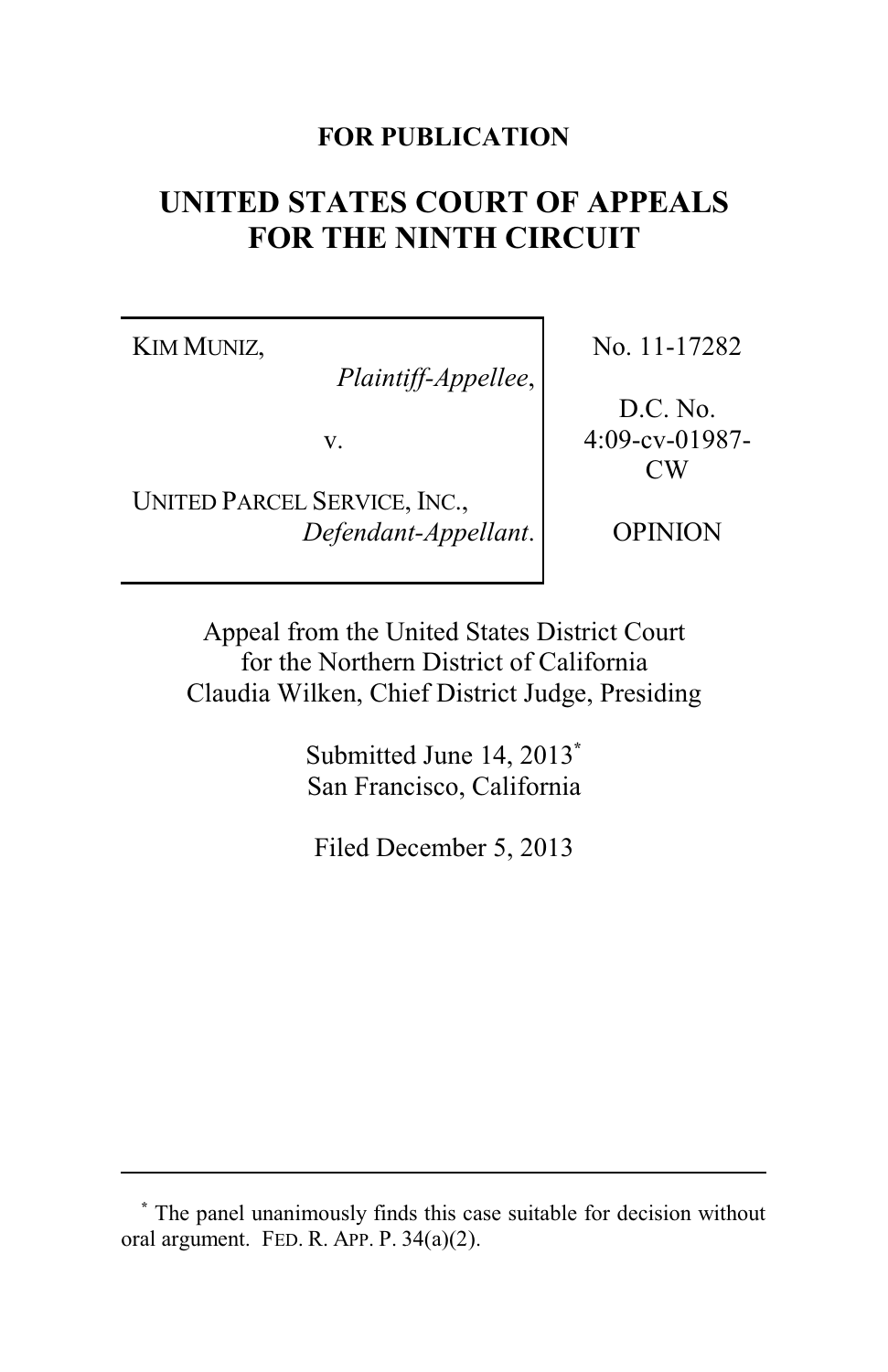# Before: Diarmuid F. O'Scannlain and Milan D. Smith, Jr., Circuit Judges, and James K. Singleton, Senior District Judge.**\*\***

Opinion by Judge Singleton; Partial Concurrence and Partial Dissent by Judge Milan D. Smith, Jr.

#### **SUMMARY\*\*\***

## **Attorneys' Fees**

The panel affirmed in part and vacated in part the district court's order awarding attorneys' fees to a prevailing plaintiff under California's Fair Employment and Housing Act.

The panel held that the district court did not abuse its discretion in awarding the prevailing plaintiff \$697,971.80 in attorneys' fees where the jury awarded her only \$27,280 in damages. The panel held that although there was a clear disparity between the damages recovered and the fees awarded, California law did not require the district court to reduce the disparity. The panel also held that the fee award to a paralegal was based upon inadmissible hearsay. The panel remanded to the district court to reconsider the award of fees to the paralegal, and to determine an award to the

**<sup>\*\*</sup>** The Honorable James K. Singleton, Senior United States District Judge for the District of Alaska, sitting by designation.

**<sup>\*\*\*</sup>** This summary constitutes no part of the opinion of the court. It has been prepared by court staff for the convenience of the reader.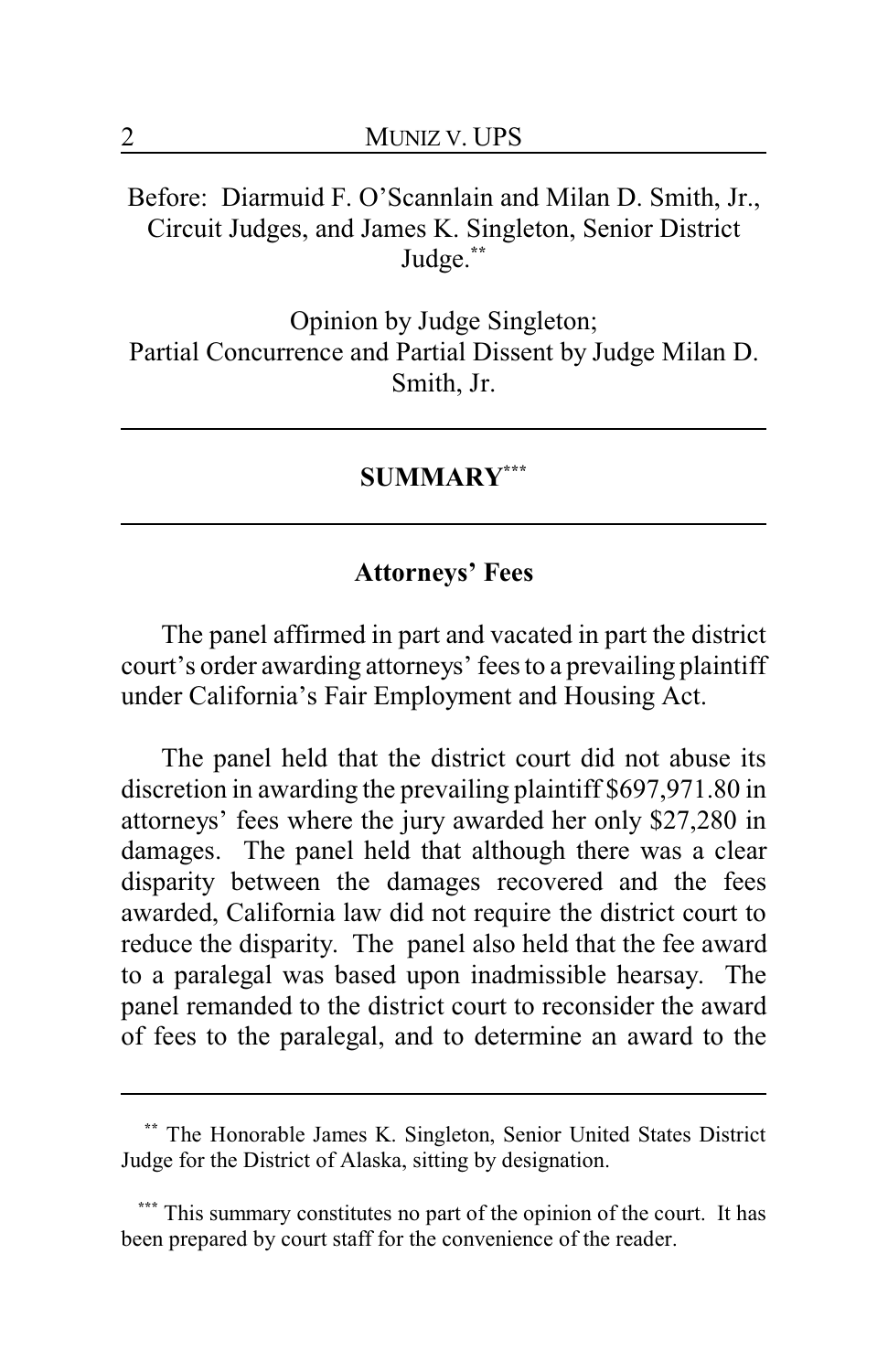plaintiff for attorneys' fees and costs incurred in defending this appeal.

Concurring in part and dissenting in part, Judge M. Smith agreed with the majority that the district court abused its discretion in granting paralegal fees based solely on hearsay evidence, and dissented from the remainder of the majority opinion.

# **COUNSEL**

Katherine C. Huibonhoa, Paul Hastings LLP, San Francisco, California, filed the briefs for the defendant-appellant. With her on the briefs was Ryan C. Hess, Paul Hastings LLP, San Francisco, California.

Michael von Loewenfeldt, Kerr & Wagstaffe LLP, San Francisco, California, filed the brief for the plaintiff-appellee. With him on the brief were Daniel A. Zaheer, Kerr & Wagstaffe LLP, San Francisco California, and Stephen R. Jaffe, The Jaffe Law Firm, San Francisco, California.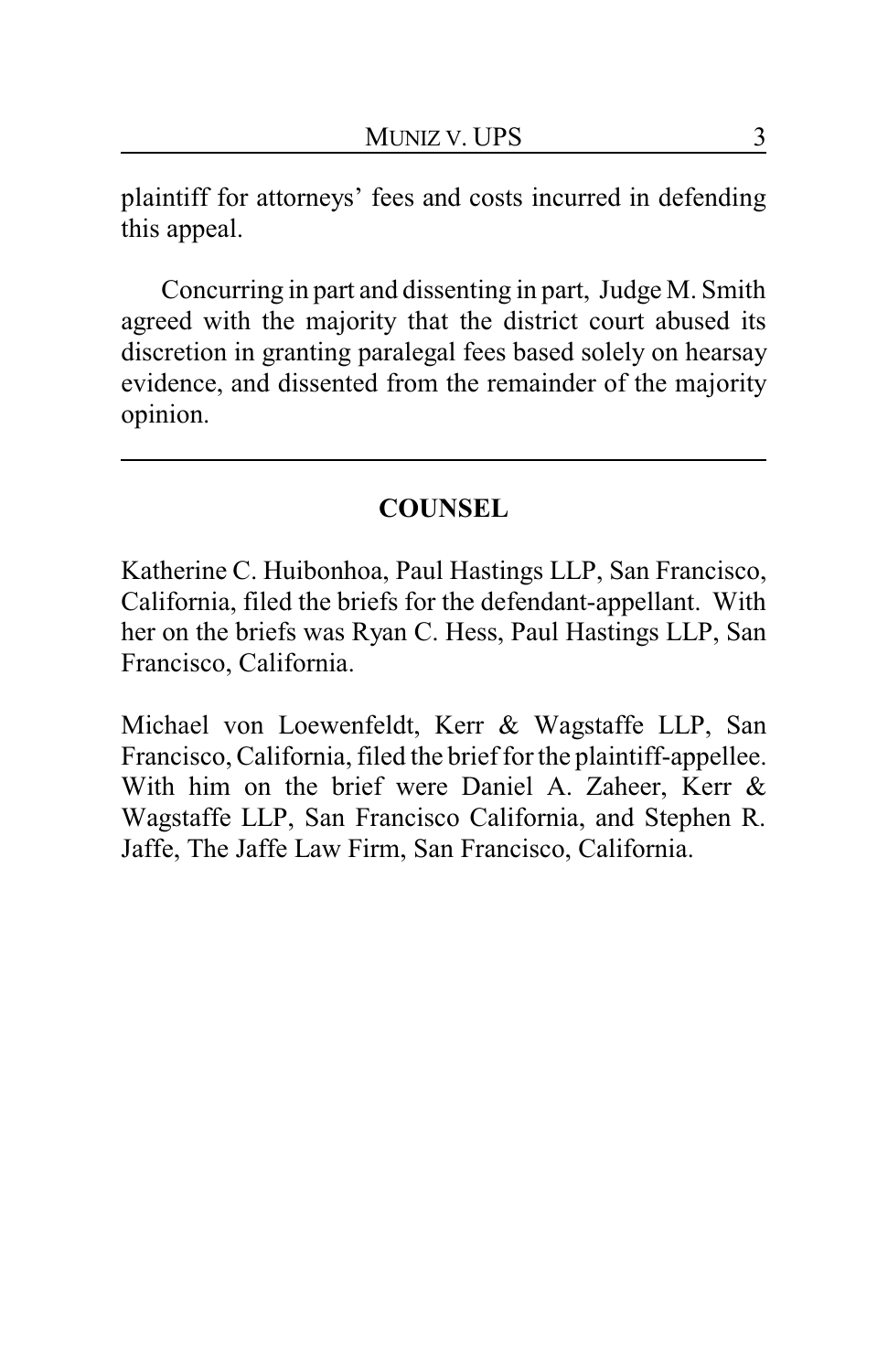#### **OPINION**

SINGLETON, Senior District Judge:

Kim Muniz sued her employer United Parcel Service, Inc., ("UPS") in California State Superior Court for employment-related discrimination in violation of California's Fair Employment and Housing Act ("FEHA"), California Government Code § 12900. Muniz made no federal claim. UPS removed the case to federal court on the basis of diversity of citizenship. The case was tried to a jury which returned a verdict in Muniz's favor finding that UPS had discriminated against her on the basis of her gender and awarded her \$27,280 in damages. Muniz, as a prevailing plaintiff under FEHA, sought an award of attorney fees. CAL. GOV'TCODE § 12965(b). Muniz requested \$1,945,726.50 in fees. After extensive argument, the district court awarded Muniz \$697,971.80.

UPS appeals. The sole issue on appeal is whether the district court abused its discretion in awarding Muniz \$697,971.80 where the jury awarded her only \$27,280.

#### **JURISDICTION**

The district court had subject matter jurisdiction over Muniz's gender discrimination claims based upon diversity of citizenship. 28 U.S.C. § 1332. This court has jurisdiction over the final judgment under 28 U.S.C. § 1291.

#### **STANDARDS OF REVIEW**

We review the district court's interpretation of state law in a diversity case de novo. *Stanford Ranch, Inc. v. Md. Cas.*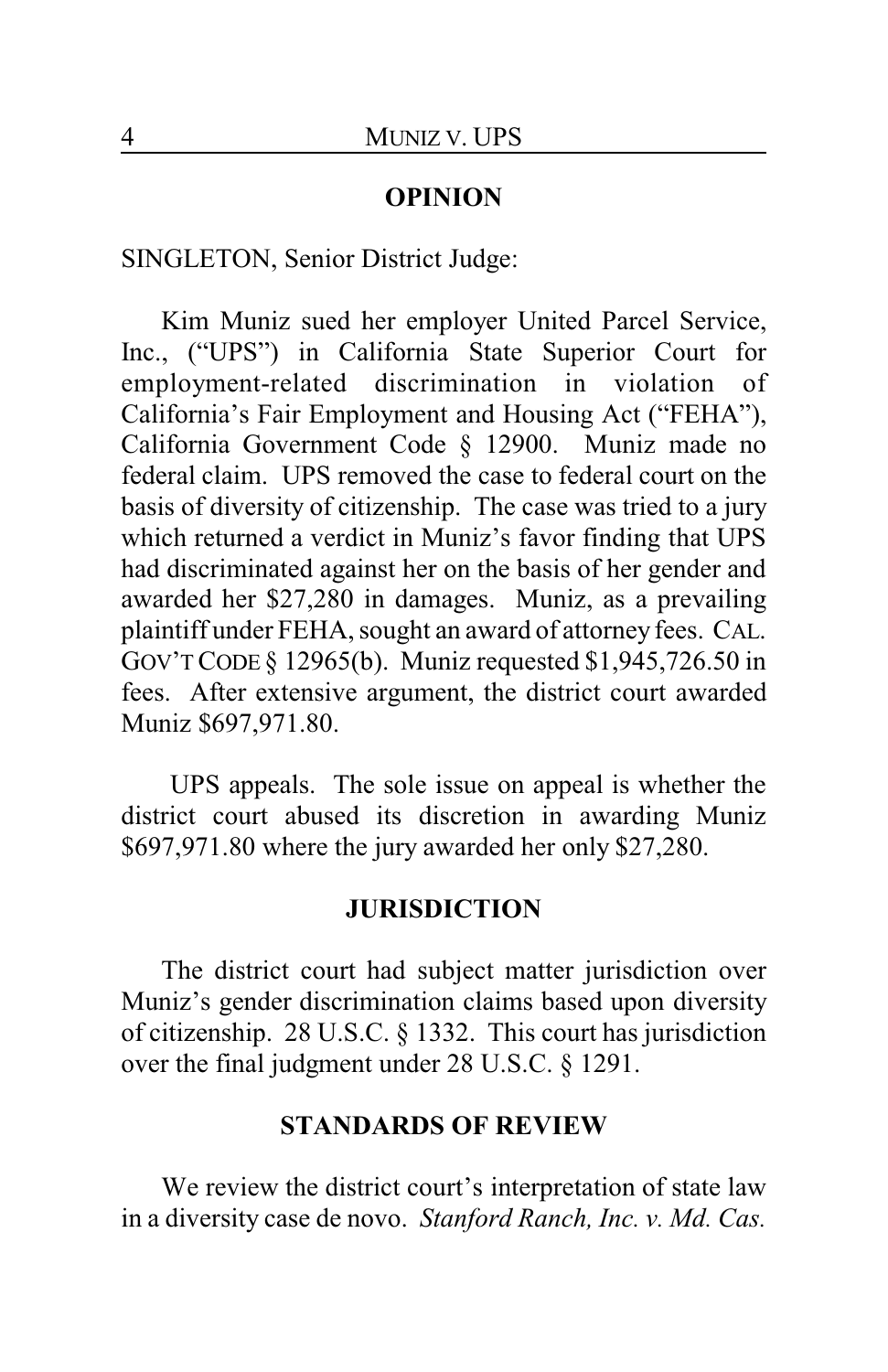*Co.*, 89 F.3d 618, 624 (9th Cir. 1996). If state substantive law governs a case, then an award of attorney fees is also governed by state law. *Champion Produce, Inc. v. Ruby Robinson Co.*, 342 F.3d 1016, 1024 (9th Cir. 2003). California state law determines the standards and factors to be considered in determining an award of attorney fees in this diversity action. *See Winterrowd v. Am. Gen. Annuity Ins. Co.,* 556 F.3d 815, 827 (9th Cir. 2009). We review attorney fees awarded under state law for abuse of discretion. *389 Orange St. Partners v. Arnold*, 179 F.3d 656, 661 (9th Cir. 1999). Decisions of the California Supreme Court, including reasoned dicta, are binding on us as to California law. *Aceves v. Allstate Ins. Co.*, 68 F.3d 1160, 1164 (9th Cir. 1995). Decisions of the six district appellate courts are persuasive but do not bind each other or us. *See In re Student-Athlete Name & Likeness Licensing Litig.*, 724 F.3d 1268, 1278 (9th Cir. 2013). We should nevertheless follow a published intermediate state court decision regarding California law unless we are convinced that the California Supreme Court would reject it. *In re Watts*, 298 F.3d 1077, 1082–83 (9th Cir. 2002); *Owen ex rel. Owen v. United States*, 713 F.2d 1461, 1464–65 (9th Cir. 1983).

"We review evidentiary rulings for abuse of discretion, though we review de novo the district court's interpretation of the Federal Rules of Evidence." *United States v. Urena*, 659 F.3d 903, 908 (9th Cir. 2011), *cert. denied*, \_\_U.S.\_\_, 132 S. Ct. 1608 (2012).

We may affirm on any basis supported by the record, whether or not relied upon by the district court. *Hall v. N. Am. Van Lines, Inc*., 476 F.3d 683, 686 (9th Cir. 2007). Accordingly, the decision of the district court may be affirmed "even if the district court relied on the wrong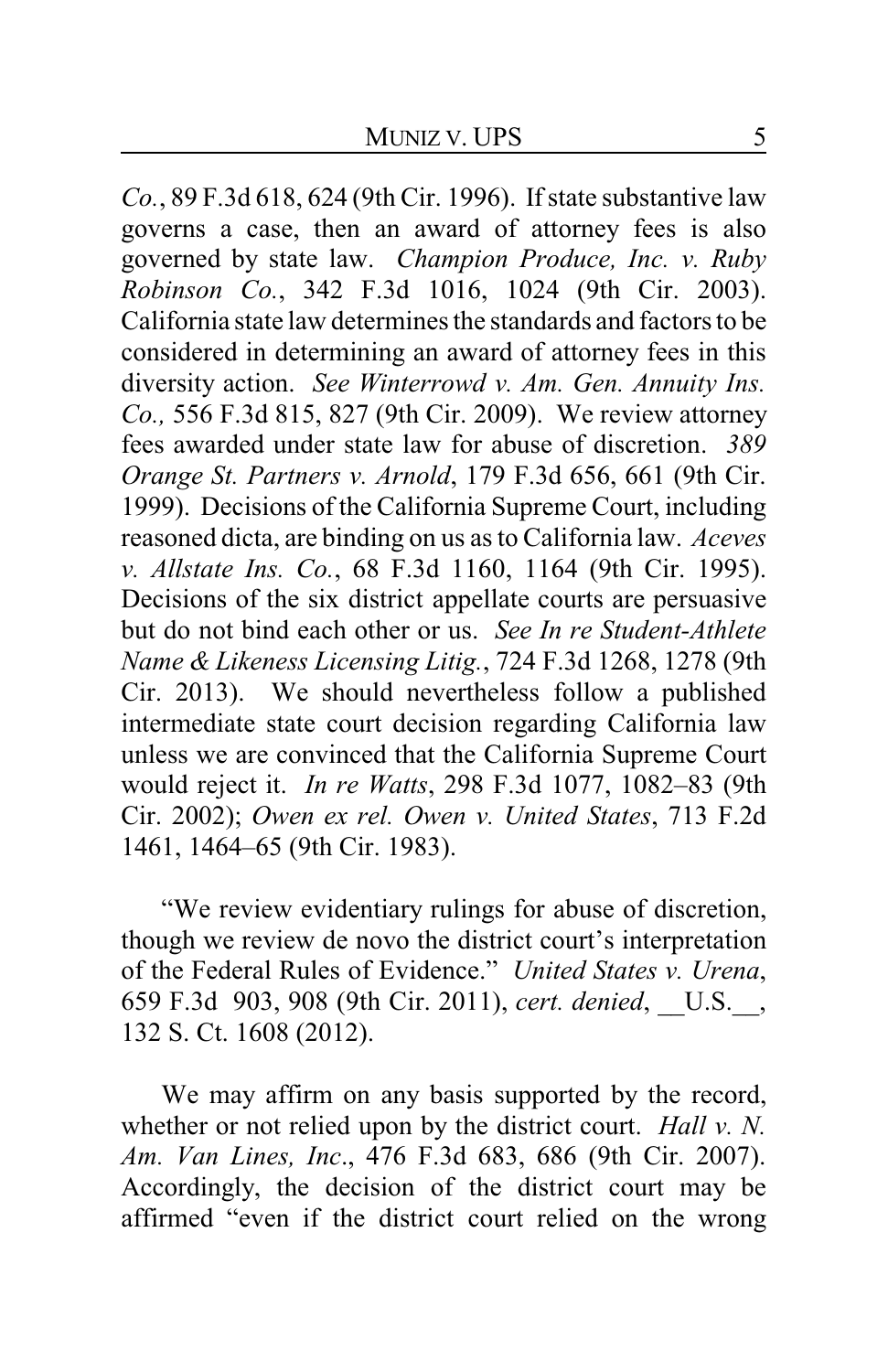grounds or wrong reasoning." *Cigna Prop. & Cas. Ins. Co. v. Polaris Pictures Corp*., 159 F.3d 412, 418 (9th Cir. 1998).

# **PRIOR PROCEEDINGS AND FACTUAL BACKGROUND<sup>1</sup>**

In her complaint, Muniz identified a single adverse employment action—her two-level demotion from Division<br>Manager to Supervisor—and alleged alternative Manager to Supervisor—and alleged alternative "discriminatorymotives" for UPS's action in separate claims for retaliation, gender discrimination and age discrimination. Muniz contended that the wrongful discrimination was traceable in part to UPS's negligence in hiring and training its employees.

It appears that Muniz only identified one adversary in UPS management—Ron Meyer—to whom she traced all of her problems. Meyer is the only one specifically accused by Muniz of retaliation and age and gender discrimination. She does not contend that Mary Gill, the District Manager who demoted her, or UPS's other managers were gender biased or had any reason to retaliate against her. She maintains that Gill and the other managers were influenced by Meyer into taking all of the actions upon which this case is brought.

**<sup>1</sup>** UPS did not include a transcript of the trial in its excerpts of record. This failure makes a determination regarding attorney fees difficult. *See Maria P. v. Riles*, 43 Cal. 3d 1281, 1295–96 (Cal. 1987) (failure of appellant challenging attorney fee awards to include trial transcript in record warrants summary affirmance); *Vo v. Las Virgenes Mun. Water Dist.,* 94 Cal. Rptr. 2d 143, 79 Cal. App. 4th 440, 447–48 (Cal. Ct. App. 2000) (same). We have prepared our statement of facts based upon the parties' submissions which we do not believe to be disputed. *See Chavez v. City of Los Angeles,* 224 P.3d 41, 45 (Cal. 2010) (suggesting this approach).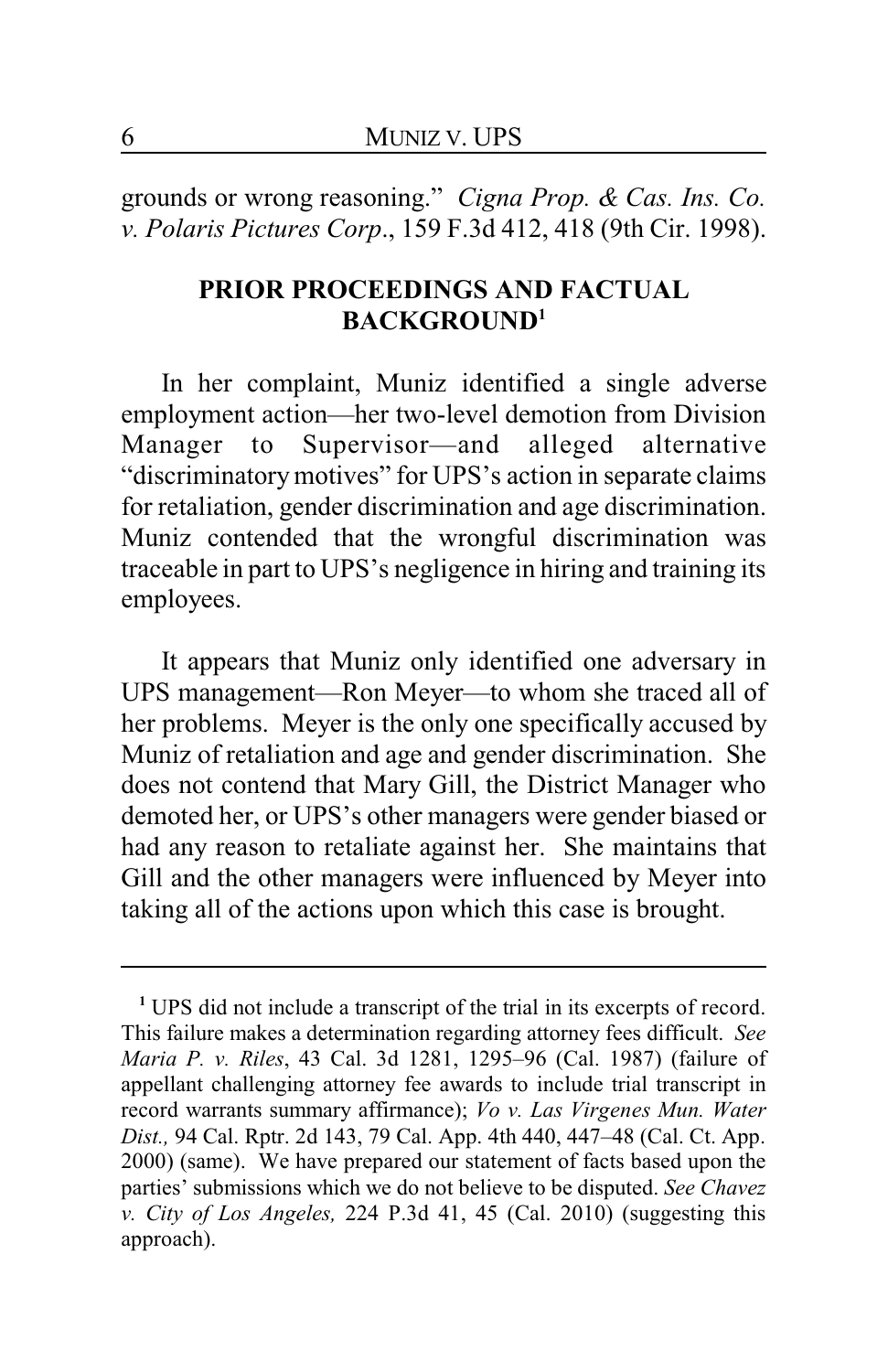From the record provided, it appears that UPS essentially argued that Muniz was an example of what has elsewhere been called the "Peter Principle"—that she had been promoted to her level of incompetence. *See* LAURENCE J. PETER & RAYMOND HULL, THE PETER PRINCIPLE: WHY THINGS ALWAYS GO WRONG 7 (William Morrow ed. 1969). In line with this theory, UPS apparently argued that Meyer was simply the first to recognize Muniz's failings, and that his efforts were a reasonable attempt to persuade senior management to demote her to a position consistent with her limitations. The jury disagreed and awarded damages. UPS does not challenge the jury verdict on appeal.

On March 30, 2009, Muniz filed a complaint with the California Department of Fair Employment and Housing ("DFEH") alleging that she was demoted based on gender, age and retaliation for engaging in protected activity. The only adverse action Muniz mentioned in her state court complaint and in her administrative complaint was the twostep demotion. Her complaint about the Manager Performance Improvement Plan ("MPIP") and the stock bonus came later. Muniz filed the instant action on April 6, 2009.

Muniz's claims for age discrimination, retaliation and punitive damages were resolved against her through summary judgment. After UPS moved for summary judgment but prior to oral argument, Muniz abandoned her age discrimination claim and no longer argued that her retaliation claim fell under FEHA as pled. Muniz sought to amend her complaint to properly allege retaliation under state labor law, but the district court held that she had waited too long and, in any event, she could not show that her reports of Fair Labor Standards Act violations in 2007 were close enough in time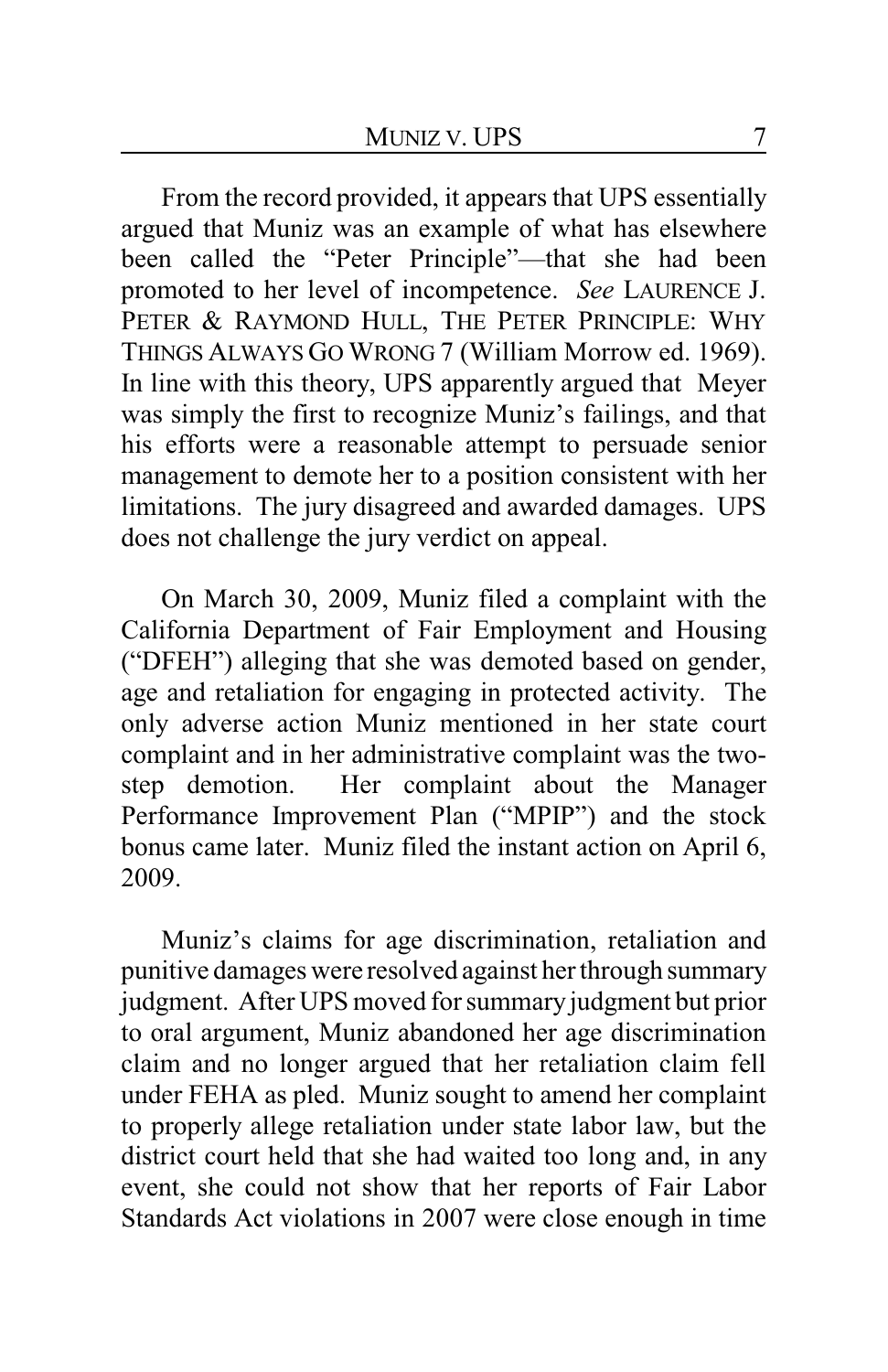to permit an inference of causation regarding the adverse employment actions in 2008. Muniz's claim for negligent supervision and training survived summary judgment but was abandoned at trial. UPS concedes that the negligent supervision claim was interrelated with the gender discrimination claim.

The case went to trial on claims of gender/sex-based employment discrimination. *See Muniz v. United Parcel Serv., Inc.*, No. 4:09-cv-019887-CW, 2011 WL 3740808, at \*1 (N.D. Cal. Aug. 23, 2011). The district court described the claims tried and the result as follows:

> A jury trial was held on Plaintiff's FEHA gender discrimination claim. This claim rested on three alleged adverse actions: (1) the denial of a stock bonus; (2) her placement on the MPIP; and (3) her demotion from division manager to supervisor. The jury found that UPS's decision to denyPlaintiff a stock bonus was not motivated by her gender. It concluded that UPS's decision to place her on an MPIP, although motivated by her gender and a substantial factor in causing her harm, was made for both discriminatory and nondiscriminatory reasons and that UPS would have made the same decision for a nondiscriminatory reason.**<sup>2</sup>** However, the jury

<sup>&</sup>lt;sup>2</sup> At the time this case was tried, the Ninth Circuit had held, in reliance on 1991 amendments to Title VII, that a plaintiff who proved discrimination but lost a mixed-motive case because the jury believed the employer would have made the same adverse decision in the absence of a discriminatory motive may nevertheless recover reasonable attorney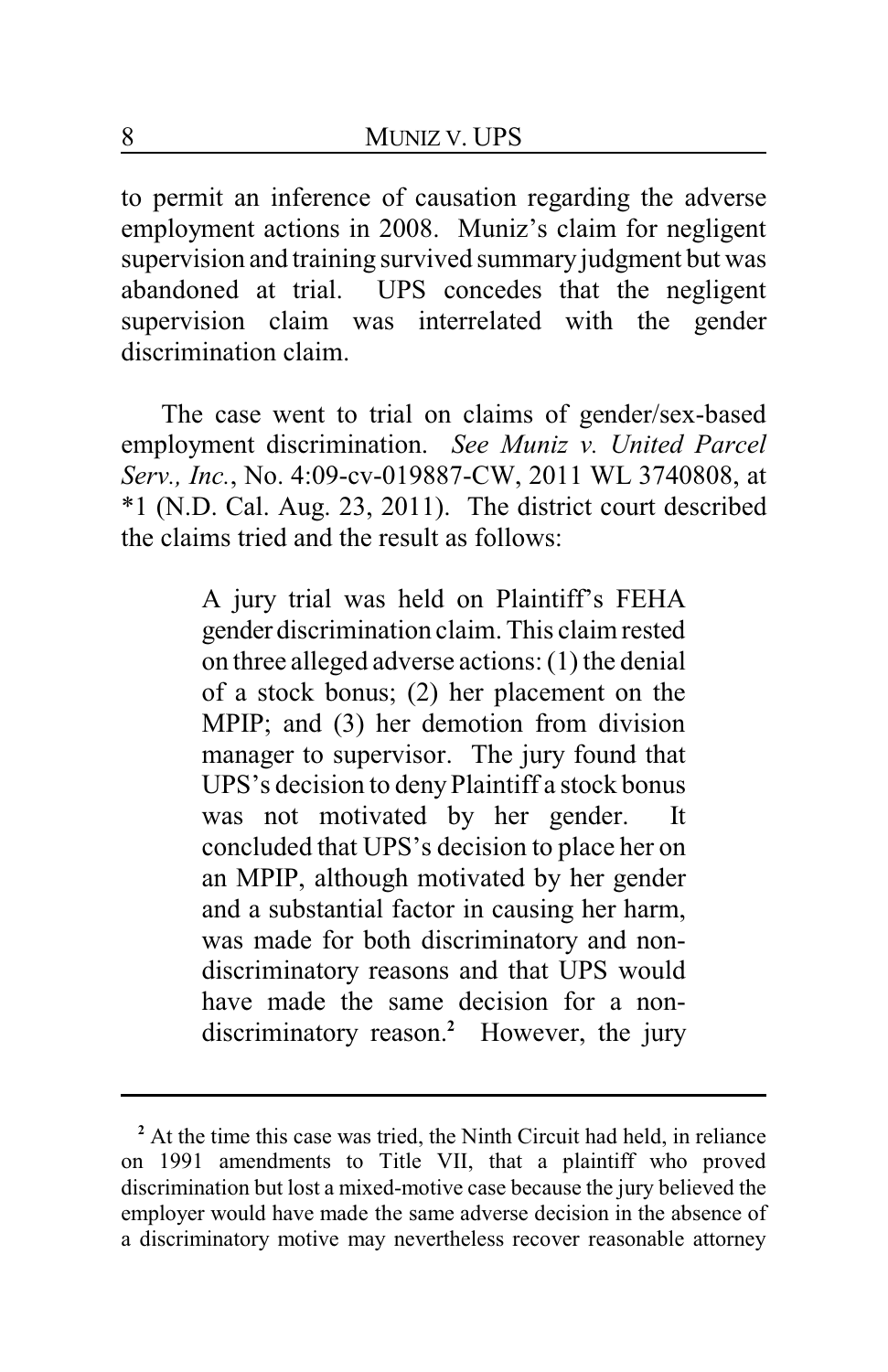found that Plaintiff's gender motivated UPS to demote her, it was a substantial factor in causing her harm and UPS would not have demoted her for a non-discriminatory reason. The jury awarded Plaintiff \$27,280.00, which was the sum of \$9,990 for her lost earnings, \$7,300 for her past medical expenses and \$9,990 for her past non-economic loss.**<sup>3</sup>**

It does not appear that *Harris* should affect the outcome here. While UPS terms the mixed-motive result a win for it and suggests that Muniz should not recover any fees for time spent on it, the district court apparently treated all of the gender discrimination claims as related and apparently included time spent on them in the lodestar; *Harris* supports including any time spent on challenging the MPIP decision in the award of attorney fees and on this record all of the alleged gender discrimination adverse employment claims are sufficiently related to permit a full award of attorney fees.

**<sup>3</sup>** At the close of trial, Muniz asked the jury during argument to award damages totaling over \$700,000.

fees. *See Costa v. Desert Palace, Inc.*, 299 F.3d 838, 857 (9th Cir. 2002), *aff'd*, 539 U.S. 90 (2003); *Norris v. Sysco Corp.*, 191 F.3d 1043, 1050 (9th Cir. 1999). The jury in this case was apparently instructed in conformity with federal law. At the time of the trial of Muniz's claims, the California Supreme Court was considering, but had not decided, whether California recognized a mixed-motive defense to FEHA. Early this year the California Supreme Court determined that California law was essentially the same as federal law. *Harris v. City of Santa Monica*, 294 P.3d 49, 51–52 (Cal. 2013).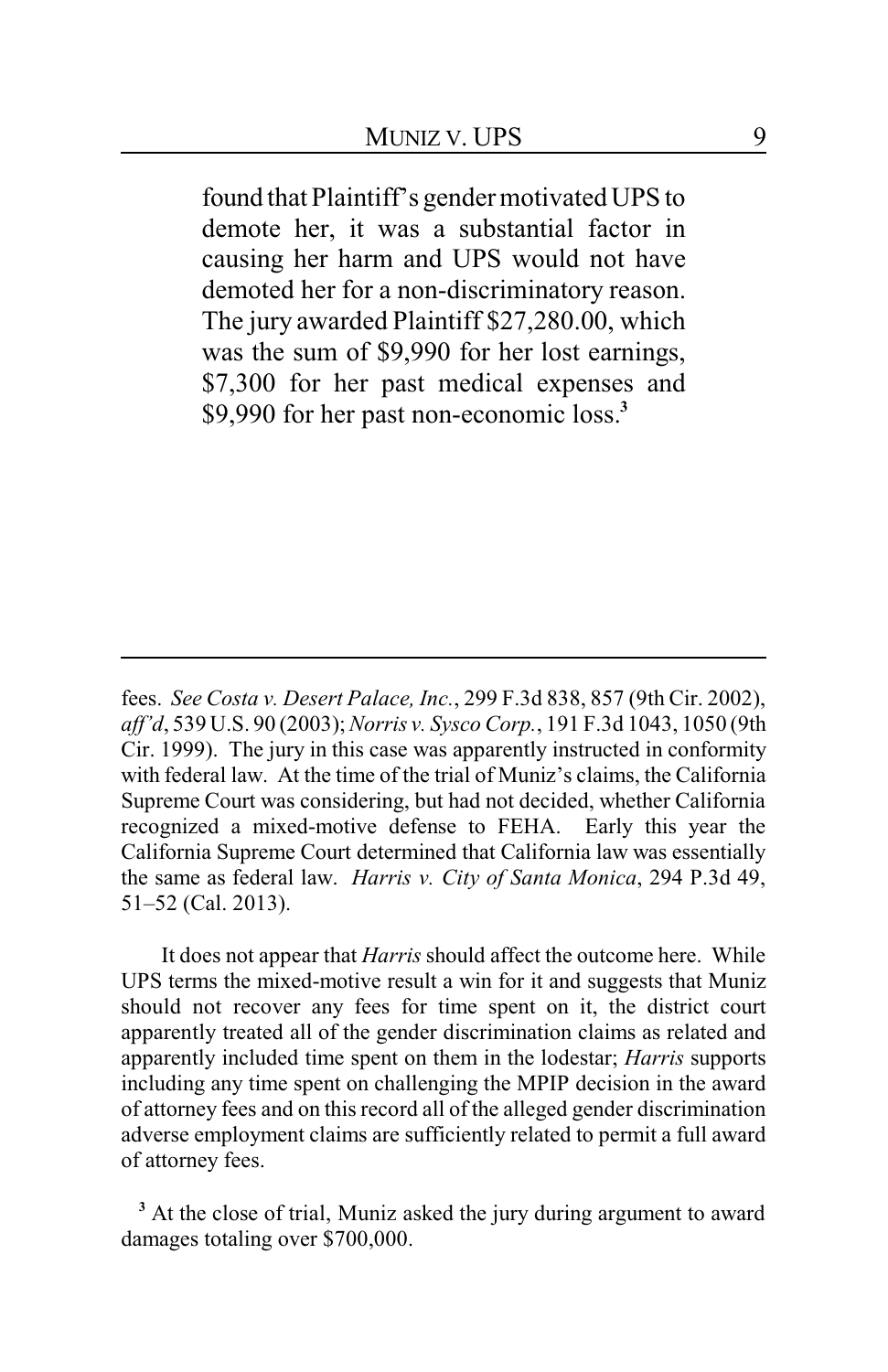*Muniz*, 2011 WL 3740808, at \*2. UPS and Muniz, each claiming to be prevailing parties, sought attorney fees under FEHA, California Government Code section 12965(b).**<sup>4</sup>**

UPS brought a number of post-trial motions which were decided by the trial court. In that decision, the district court also addressed both parties' request for attorney fees. The court found Muniz to be a prevailing party and rejected UPS's motion for attorney fees. The court summarized Muniz's fee request in the following table:

| <b>Attorney</b>                                | <b>Hourly</b><br>Rate | <b>Hours</b><br><b>Billed</b> | <b>Total Fees</b> |
|------------------------------------------------|-----------------------|-------------------------------|-------------------|
| Stephen Jaffe                                  | \$650.00              | 1,610.8                       | \$1,047,020.00    |
| Daniel Zaheer                                  | \$350.00              | 395.2                         | \$138,320.00      |
| Kathryn Landman                                | \$290.00              | 28.1                          | \$8,149.00        |
| Susan Jaffe                                    | \$195.00              | 531.6                         | \$103,662.00      |
|                                                |                       | Subtotal                      | \$1,297,151.00    |
| Subtotal x Proposed 1.5 Lodestar<br>Multiplier |                       |                               | \$1,945,726.50    |

**<sup>4</sup>** We will consider federal cases arising under Title VII and 42 U.S.C. § 1988 to the extent California would consider them persuasive. As we shall see, however, in some respects California law differs from federal law regarding the calculation of reasonable fees based upon differences in the language of the governing statutes, and we will be sensitive to those differences. *See Chavez*, 224 P.3d at 50. "An upward or downward adjustment from the lodestar figure will be far more common under California law than under federal law." *Id*. at 51 n.6 (citation omitted).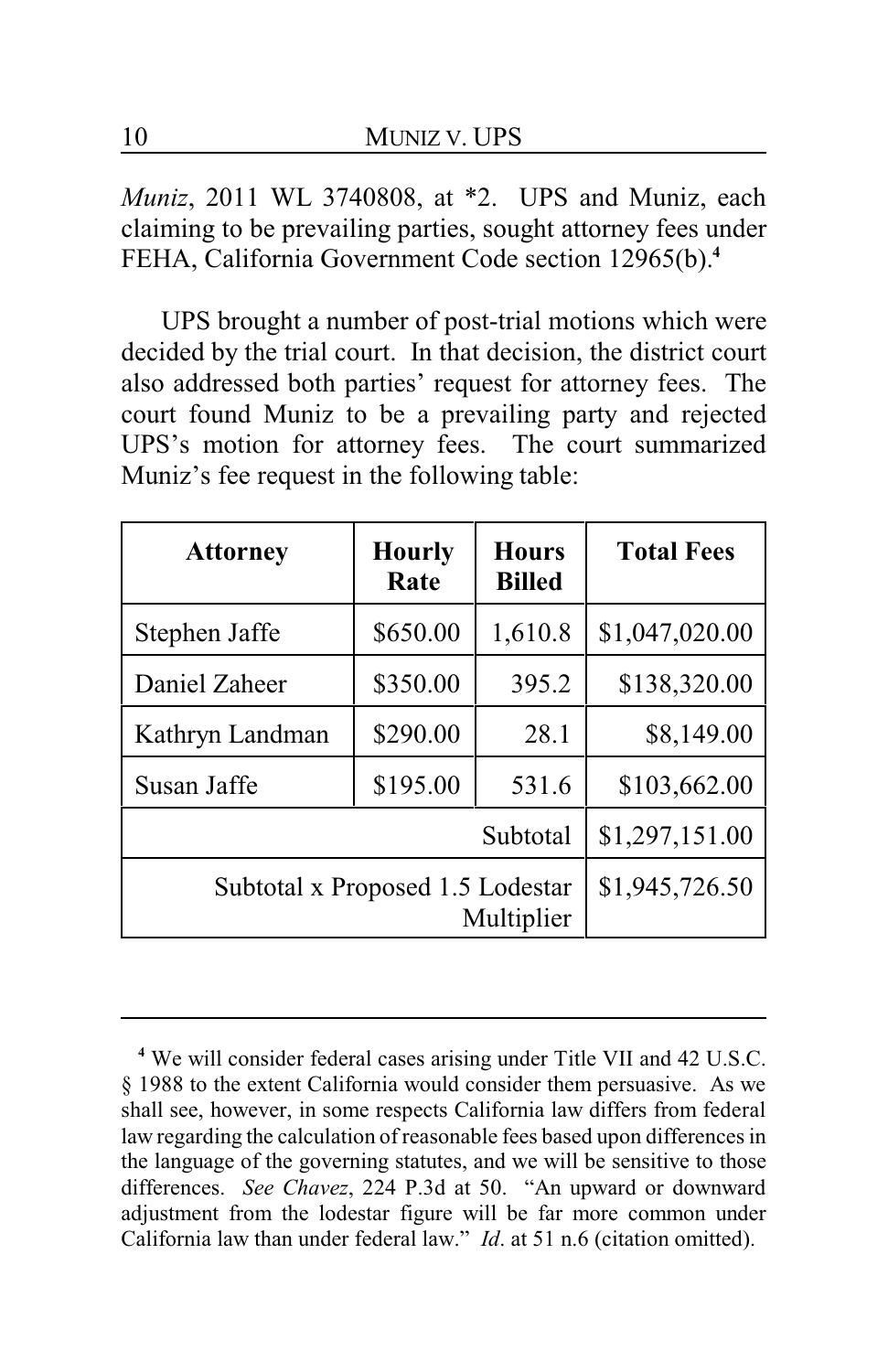The district court considered Muniz's requested fees in determining the lodestar. Based upon the district court's review of the record, the submissions of the parties, fees awarded in other cases in the same district, and the district court's observation of Mr. Jaffe during trial and earlier proceedings, the district court reduced his requested hourly fee from \$650 per hour to \$445 per hour. The district court reduced Ms. Landman's requested fee from \$290 to \$230 and Ms. Jaffe's rate from \$195 to \$130 per hour. The district court left Mr. Zaheer's quoted fee intact.

Initially UPS vigorously objected to the hours claimed by the Jaffes. The district court largely agreed with UPS. It found Mr. Jaffe's record keeping inadequate and sent him back three times to improve it. The court ultimately found that Jaffe had not sufficiently proved his hours or Ms. Jaffe's hours and therefore reduced each by 20 percent. The court then multiplied the adjusted hourly rate by the adjusted hours and arrived at a lodestar award of \$773,514.20. The district court reduced this amount by a further 10 percent to reflect Muniz's limited success (having recovered \$27,280) and her disproportionate fee request (\$2 million in fees requested versus \$696,162.78 awarded),**<sup>5</sup>** resulting in an adjusted fee award of \$696,162.78. The district court summarized Muniz's award for attorney fees and costs as follows:

<sup>&</sup>lt;sup>5</sup> The initial fee request (approximately \$2 million) was approximately 73 times the damage award (\$27,280). The reduced fee award of \$696,162.78 is approximately 26 times the damage award.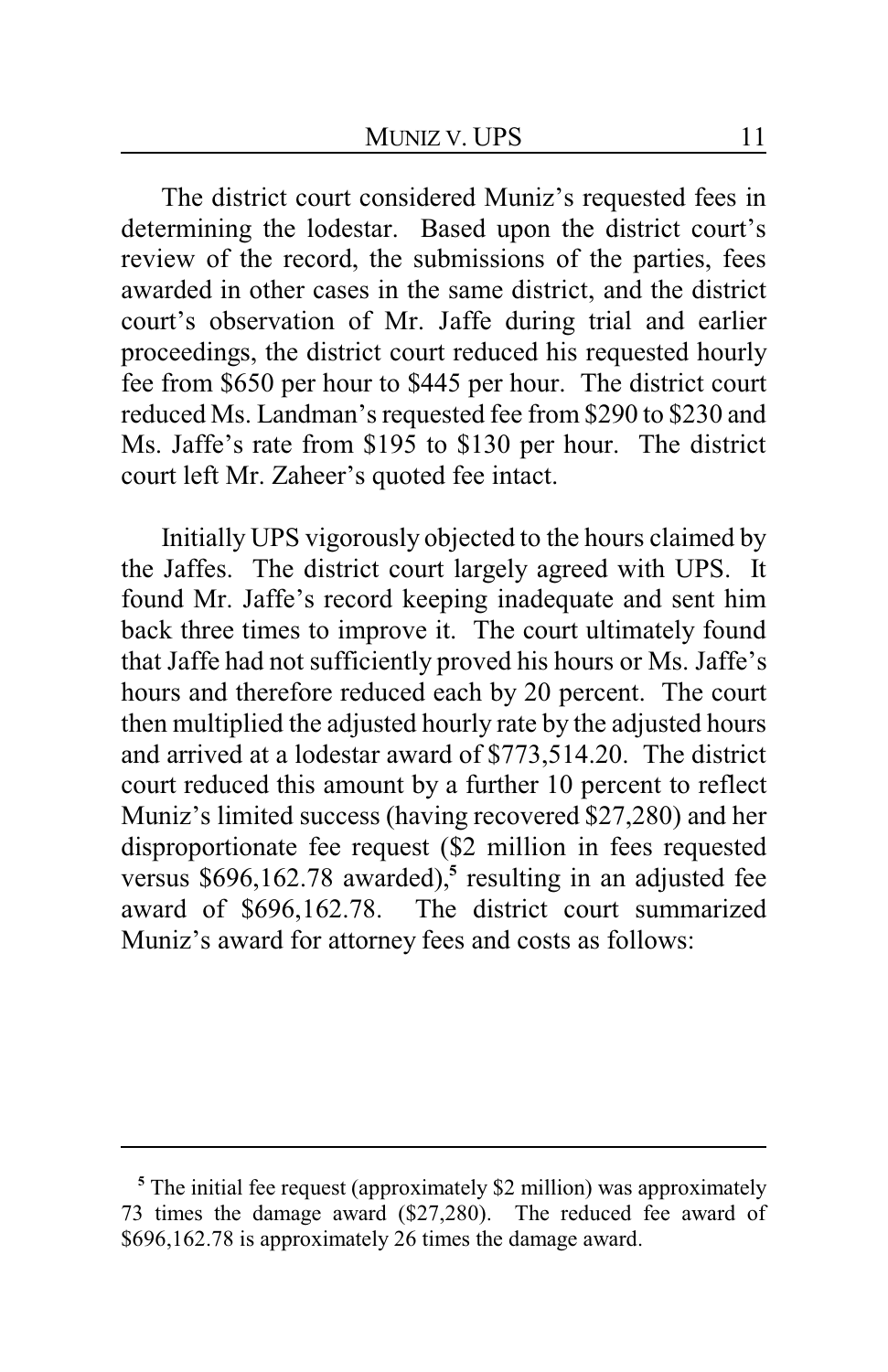12 MUNIZ V. UPS

| <b>Attorney</b>                      | <b>Hourly</b><br>Rate | <b>Hours</b><br><b>Billed</b> | <b>Total Fees</b> |
|--------------------------------------|-----------------------|-------------------------------|-------------------|
| Stephen Jaffe                        | \$445.00              | 1,288.64                      | \$573,444.80      |
| Daniel Zaheer                        | \$350.00              | 395.2                         | \$138,320.00      |
| Kathryn Landman                      | \$230.00              | 28.1                          | \$6,463.00        |
| Susan Jaffe                          | \$130.00              | 425.28                        | \$55,286.40       |
| Subtotal                             |                       |                               | \$773,514.20      |
| Subtotal x Lodestar Reduction of 0.1 |                       |                               | \$696,162.78      |
| Non-statutory costs                  |                       |                               | \$1,809.02        |
| Total award                          |                       |                               | \$697,971.80      |

#### **DISCUSSION**

In general, California courts, like their federal counterparts, utilize the lodestar (or "touchstone") approach to determine a proper fee award to a prevailing plaintiff in a civil rights law suit. *Chavez*, 224 P.3d at 51. Each attorney's reasonable hourly rate is determined, and then that rate is multiplied by the hours reasonably spent in achieving plaintiff's victory. *Id*. The result is the lodestar, which may be adjusted up or down to determine an appropriate award in the individual case. *Id*. In the absence of special circumstances which would make the adjusted lodestar amount unjust, it should be awarded to a prevailing plaintiff's attorneys. *Id*. at 45.

UPS has narrowly focused its appeal. It does not challenge the jury verdict. It concedes that the district court's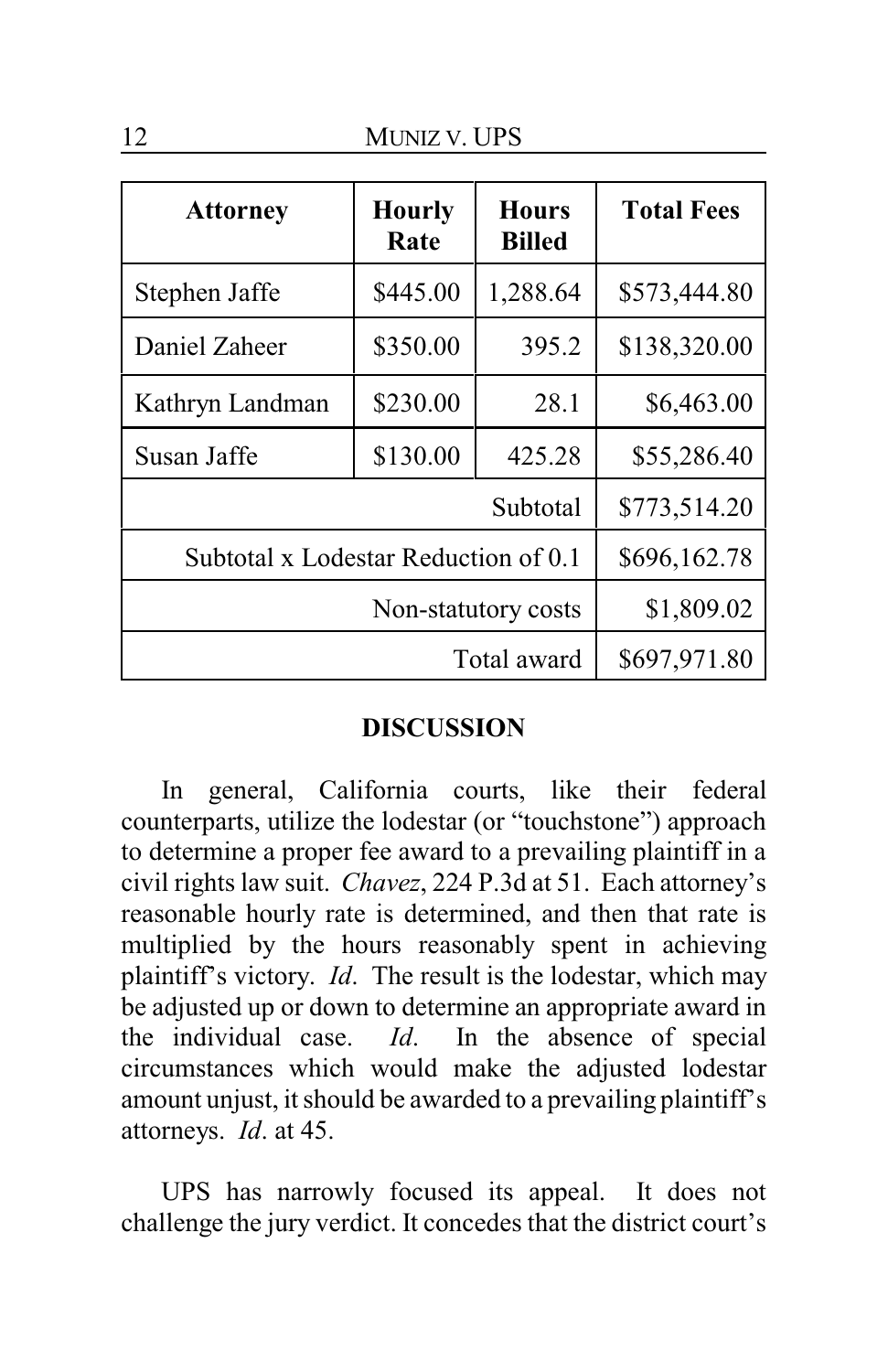lodestar calculation, after the reductions noted, was within its discretion except in one particular instance. UPS argues that the award of fees to paralegal Susan Jaffe was based upon inadmissible hearsay. UPS directs its primary argument to the court's treatment of Muniz's limited success and its inflated fee request, which UPS contends required a substantially greater downward adjustment.

# WAS THE FEE AWARD TO PARALEGAL SUSAN JAFFE BASED UPON INADMISSIBLE HEARSAY?

Declarations in support of attorney fee awards should be based upon personal knowledge. *Mardirossian & Assocs., Inc. v. Ersoff*, 62 Cal. Rptr. 3d 665, 6774–75 (Cal. Ct. App. 2007). Ms. Jaffe did not file a declaration swearing to the hours she spent on this case. Mr. Jaffe filed a declaration (his third) which he alleged was based upon his personal knowledge and in which he stated that he had watched Ms. Jaffe reconstruct her hours using the same information he used, and that the attached spreadsheet showed her hours.

UPS objected that this statement and the accompanying spreadsheet were inadmissible hearsay. Muniz argued that Mr. Jaffe's declaration verified Ms. Jaffe's hours based upon his personal knowledge. No evidentiary hearing was held. The district court interpreted Mr. Jaffe's declaration as stating that he had personal knowledge of Ms. Jaffe's hours and tasks, that he watched her reconstruct her hours and the spreadsheet he attached to his declaration showed her hours, and that he could state from personal knowledge that the hours she put down were an approximation of those she actually expended under his supervision on the identified tasks. *See Strong v. Valdez Fine Foods*, 724 F.3d 1042, 1045–47 (9th Cir. 2013) (rejecting similar hearsay objection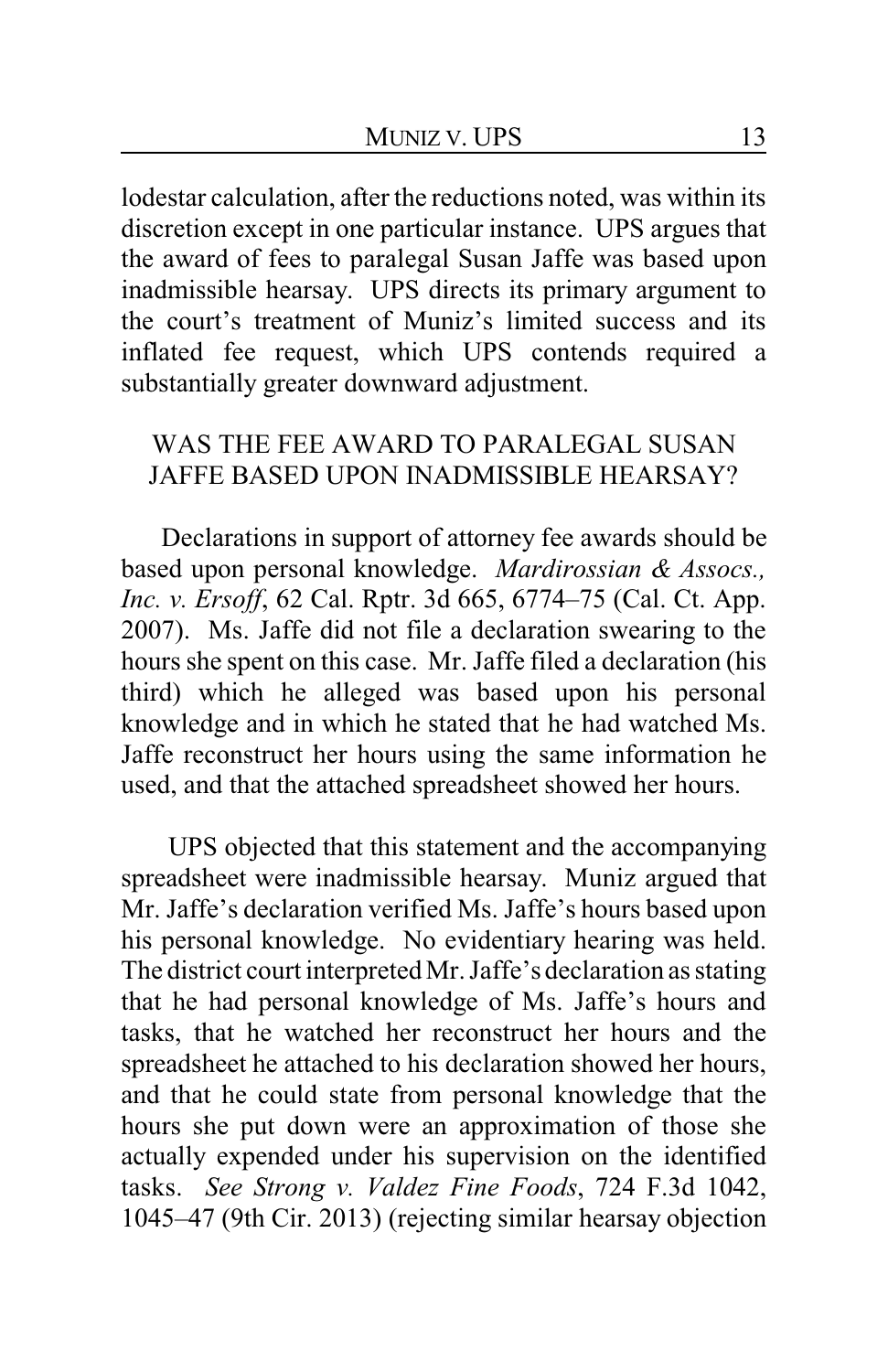and finding that the declaration was an expression of "lay opinion"). Here the declaration would arguably be an expert opinion by Mr. Jaffe.

Our decision on this issue is controlled by the Federal Rules of Evidence. Hearsay is a statement by someone who does not testify at a hearing and which is offered to prove the truth of the matter asserted in the statement. FED. R. EVID. 801(c). Here the matter asserted in the statement is the hours expended by Ms. Jaffe in this case and contained in the spreadsheet. We are satisfied that the only reasonable interpretation of Mr. Jaffe's declaration is that Ms. Jaffe provided this information to him. It was therefore hearsay and the district court's conclusion to the contrary clearly mistaken.

Muniz argues that if the spreadsheet is hearsay, any error was harmless because the trial court had sufficient information to estimate hours reasonably spent by the Jaffes, and her adjusted hours reflects the district court's conclusion regarding the proper hours. *Mardirossian* analogizes the foundation for an attorney fee award in California to the rule that an injured party must show that he was injured—i.e., damaged—by persuasive evidence, but is not required to show with certainty the amount of his damage. 62 Cal. Rptr. 3d at 674–75 (precise calculations of hours spent not required; estimates based upon personal knowledge which are a fair approximation will suffice). Here, there is no question the Jaffes invested some hours in this case, and that the district court knew what tasks they performed. Mr. Jaffe certainly knew if he assigned work to Ms. Jaffe and if she completed it. Nevertheless, *Mardirossian* requires an evidentiary basis for each aspect of an award. *Id*. In the absence of a more complete explanation from the district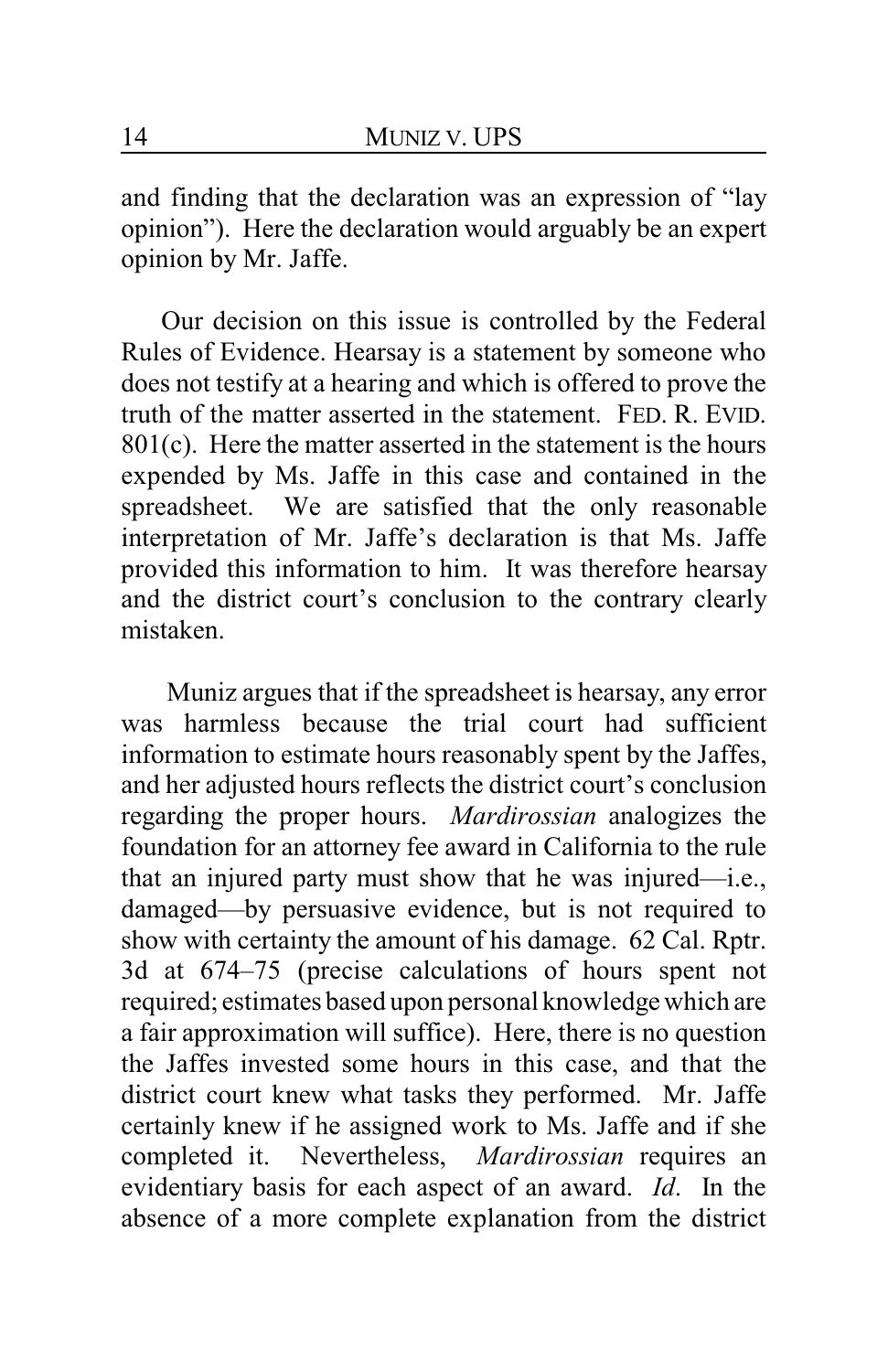court regarding paralegal hours, we cannot conclude that allowing hearsay as the sole justification for an award to Ms. Jaffe was harmless.

# DID THE DISTRICT COURT ABUSE ITS DISCRETION IN FAILING TO REDUCE THE FEE AWARD TO A GREATER EXTENT DUE TO LIMITED SUCCESS AND INFLATED FEES?

No reported decision of the California Supreme Court has held that a trial court abused its discretion by awarding a prevailing plaintiff in a FEHA case fees based upon the lodestar. The cases like *Chavez*, upon which UPS relies, all involve decisions upholding the trial court's discretion in adjusting the lodestar calculation and determining fees. *See* 224 P.3d at 54–55. These cases provide little support to UPS because trial court decisions are not precedential. An appellate decision upholding a particular exercise of trial court discretion does not mean that the appellate court would not have also upheld a substantially different decision.

## I. *Limited success*

UPS argues that the district court did not adequately account for Muniz's limited success in this case. Under both California and federal law, a fee award must be adjusted to reflect limited success. *Hensley v. Eckerhart*, 461 U.S. 424, 440 (1983); *Chavez*, 224 P.3d at 53–54. California considers this aspect of federal law persuasive. *Chavez*, 224 P.3d at 53–54. The limited success determination has two components: first, the court must deduct from the lodestar hours spent exclusivelyon unrelated unsuccessful claims; and second, the court must evaluate the remaining hours to determine if they were reasonably necessary to achieve the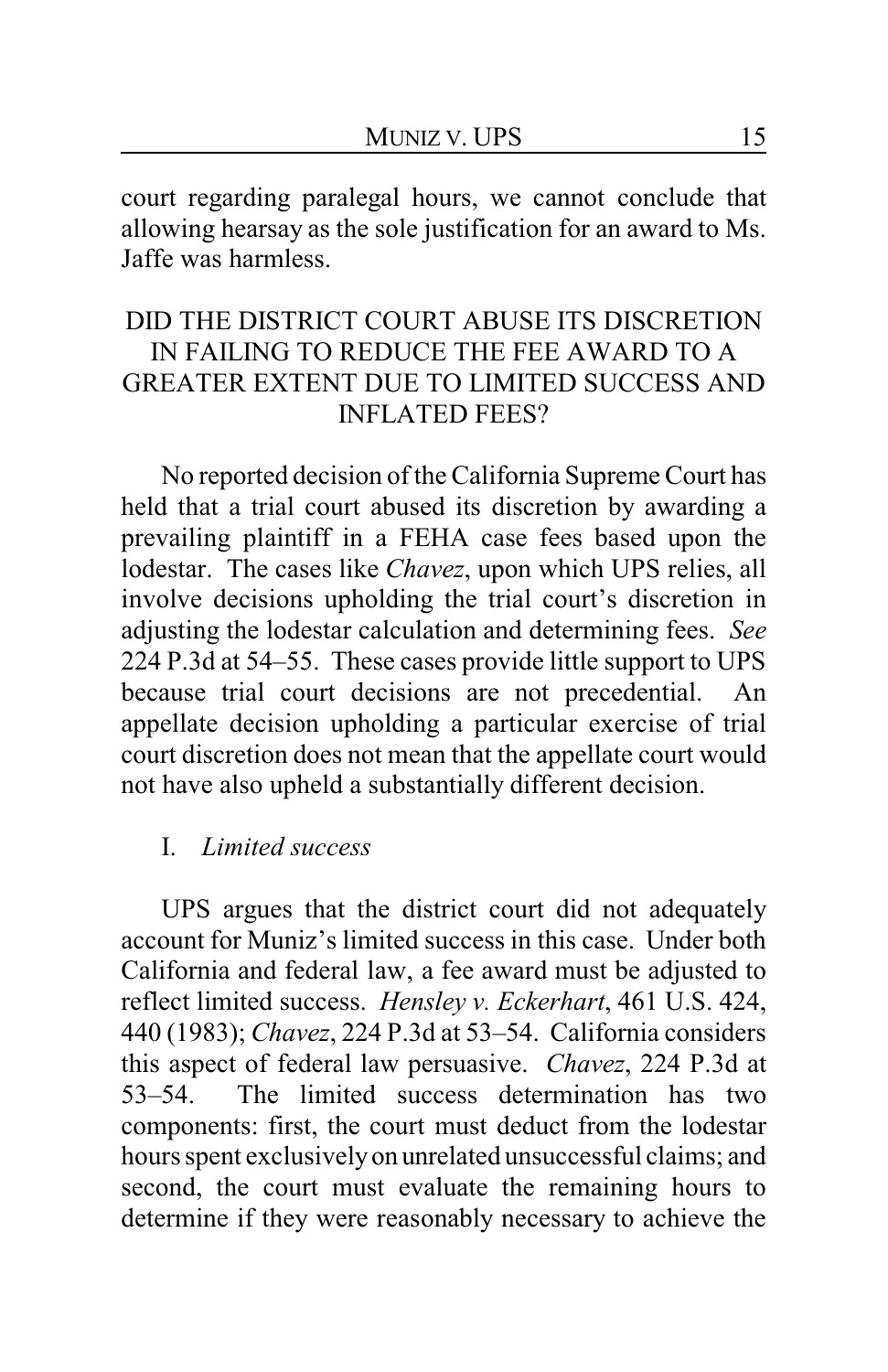result obtained. *Hensley,* 461 U.S. at 434; *Odima v. Westin Tucson Hotel*, 53 F.3d 1484, 1499–1500 (9th Cir. 1995).

(a) *The district court did not abuse its discretion in failing to deduct more time for unsuccessful claims*

California law requires a trial court to adjust a lodestar award to account for time spent exclusively on an unsuccessful claim. *Chavez*, 224 P.3d at 53–54. It appears that California law follows federal law in evaluating such claims. *See Envtl. Prot. Info. Ctr. v. Cal. Dep't of Forestry & Fire Prot.*, 118 Cal. Rptr. 3d 352, 368–78 (Cal. Ct. App. 2010) (applying limited success analysis set forth in *Hensley v. Eckerhart* and remanding for reevaluation of award of attorney fees under California's private attorney general feeshifting statute); *Harman v. City & Cnty. of San Francisco*, 69 Cal. Rptr. 3d 750, 760–70 (Cal. Ct. App. 2007) (holding that, on remand, trial court did not abuse its discretion in evaluating attorney fees awarded in civil rights fee-shifting case for limited success under *Hensley v. Eckerhart*).

*Hensley* cautions that, before hours may be deducted specifically for unsuccessful claims, the claims must be suitable for entirely separate lawsuits. 461 U.S. at 434–35; *Schwarz v. Sec'y of Health & Human Servs.*, 73 F.3d 895, 901 (9th Cir. 1995). They must be distinct in both fact and law. *Hensley*, 461 U.S. at 434–35; *Harman*, 69 Cal. Rptr. 3d at 760 (in evaluating a claim for limited success under *Hensley*, "the court [must] inquire whether the different claims for relief . . . are based on different facts and legal theories. If so, they qualify as unrelated claims.") (citations and internal quotation marks omitted). To deduct time, the court must find that the time deducted did not aid in proving the successful claims. *Schwarz*, 73 F.3d at 903–04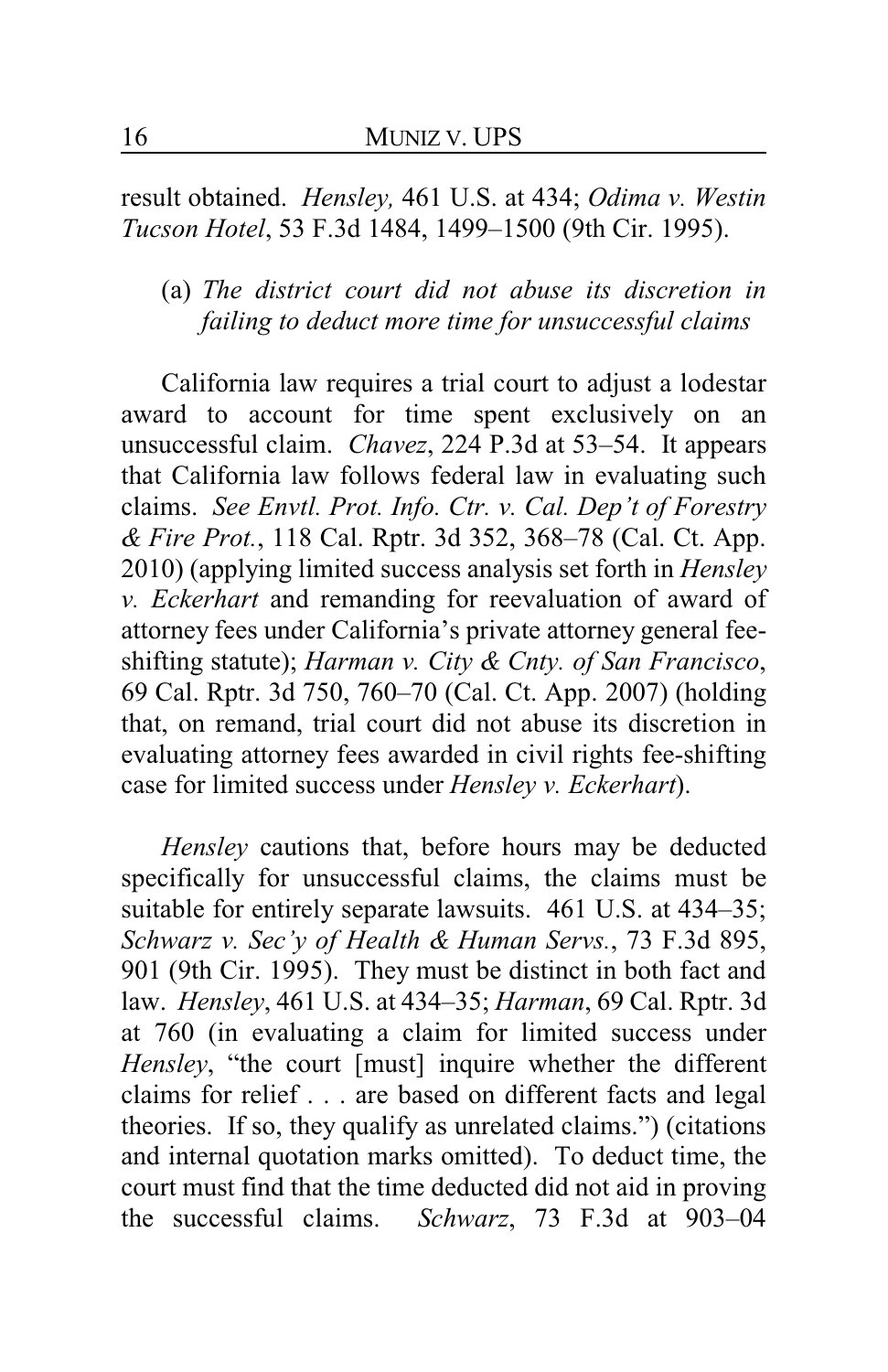(discussing *Herrington v. Cnty. of Sonoma*, 883 F.2d 739, 747 (9th Cir. 1989)). UPS points to Muniz's claims for retaliation and age discrimination, which it claims are "unrelated." The district court agreed, reasoning that the age discrimination and retaliation claims involved different legal theories than the gender discrimination claim, and that Muniz had not shown that they were related factually. The district court therefore deducted a further 10 percent from the total lodestar award on this account. UPS argues that this was not a sufficient deduction.

UPS does not attempt to estimate the actual number of hours the Jaffes could reasonably have spent on the claims for age discrimination, retaliation, negligent hire and punitive damages. UPS apparently assumes that it and the Jaffes spent an equal amount of time on each claim, whether successful or unsuccessful. UPS points to no evidence supporting this assumption. UPS argued that the district court should assume that Muniz spent as much time developing its age discrimination claim which it abandoned at summary judgment as it spent on its gender discrimination claim upon which it prevailed after a seven day jury trial. The district court properly rejected this contention, and under both federal and California law, that the jury sustained a mixed-motive defense does not preclude an award of attorney fees for that claim.

In *Corder v. Gates*, this Court criticized percentage adjustments to the lodestar amount for limited success, concluding that limited success should be addressed in the lodestar calculation by deducting specific hours. 947 F.2d 374, 378 (9th Cir. 1991). California law is much more open to percentage adjustments of the lodestar up and down. *See Chavez*, 224 P.3d at 51 n.6. In any event, *Corder* finds such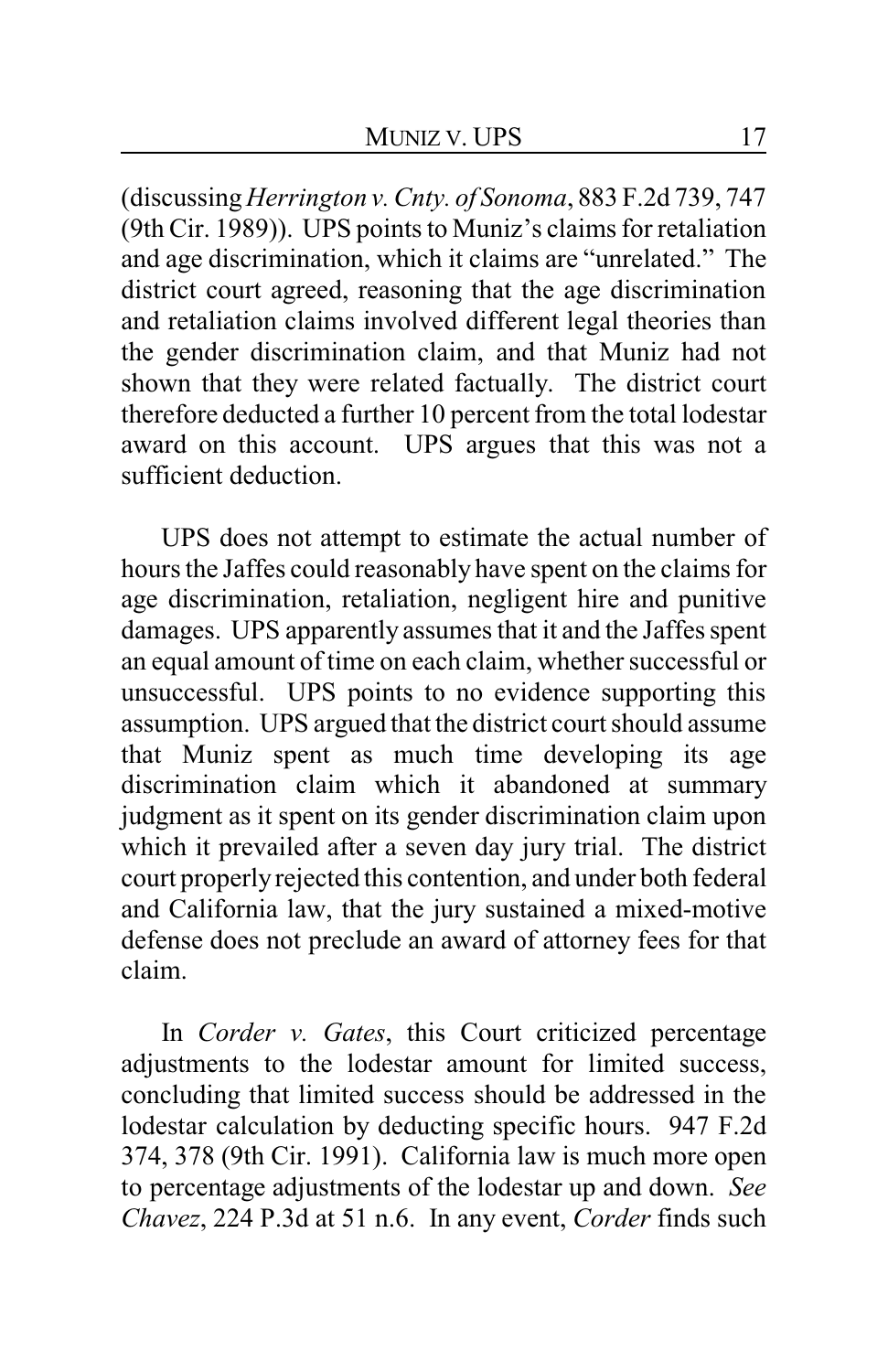a deduction harmless error unless the district court double counts, which was not done here. 947 F.2d at 378.

We are not convinced, however, that the district court was clearly wrong in failing to deduct further for them, particularly where it does not appear that either party could segregate hours spent exclusively on the unsuccessful claims. The district court was not clearly mistaken in declining to deduct a greater amount for unsuccessful claims.

(b) *The district court's implicit conclusion that the hours claimed by Muniz after deductions were reasonably incurred in order to obtain a \$27,280 verdict and a determination of a gender-biased employment decision was not clearly mistaken*

The second component of the limited success inquiry asks whether the hours allowed were reasonably necessary to achieve the result reached. *Hensley*, 461 U.S. at 434; *Harman*, 69 Cal. Rptr. 3d at 761. Initially we must evaluate the level of Muniz's success. Her success was not insignificant. In her initial complaint, she alleged that UPS had made one adverse employment decision by demoting her two levels from division manager to supervisor. She attributed this adverse decision to discrimination prohibited by FEHA. She offered age discrimination, gender-based discrimination and retaliation as alternate motives for the FEHA violation. The jury found that the two-step demotion was motivated by gender bias prohibited by FEHA. Muniz asked for damages "in excess of \$25,000" in her complaint. The jury awarded her \$27,280. No equitable relief was sought or obtained.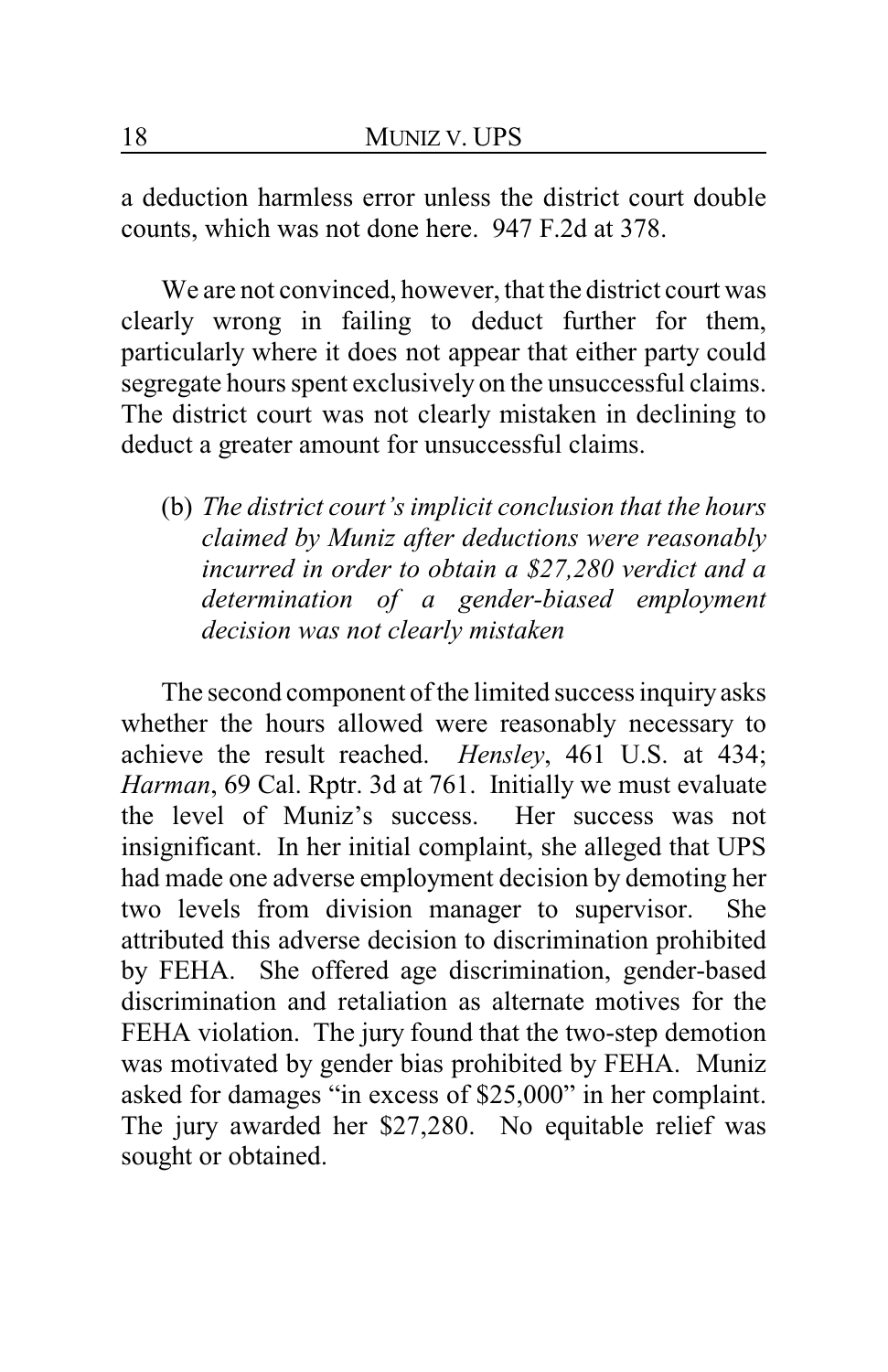UPS argues that the district court abused its discretion by failing to discuss the relationship that the damages awarded to Muniz had to the damages Muniz sought. The district court's opinion, however, makes clear that it was well aware of this relationship. The district court expressly relied on the fact that Muniz "was awarded a minimal amount for her past losses and received nothing for future economic and noneconomic losses." This was not an abuse of discretion.

II. *The district court did not abuse its discretion in declining to reduce the fee request further because the initial fee request was inflated*

Muniz sought attorney fees of \$1,297,151.00, enhanced by a 1.5 multiplier to \$1,945,726.50. The district court denied the multiplier and ultimately awarded \$696,162.78, or approximately 36 percent of the amount requested. California law clearly allows the trial court to reduce or deny attorney fees if it is satisfied that the fee request is unreasonably inflated. *Chavez*, 224 P.3d at 54–55. It has long been the law in California that an unreasonably inflated fee request is a special circumstance authorizing the trial court to substantially reduce or deny fees altogether. *Serrano v. Unruh*, 32 Cal. 3d 621, 635 (Cal. 1982). Like all special circumstances, a reduction is permitted but not required. The district court has broad discretion to determine whether an inflated fee request warrants reduction and, if so, to what extent. In this case, the district court concluded that the fee request was inflated and recognized that it had discretion to deny all fees, but concluded that a total denial of fees or limiting the award to a nominal amount would be too severe a sanction. Instead, the district court considered the inflated fee request in reducing the lodestar by 10 percent.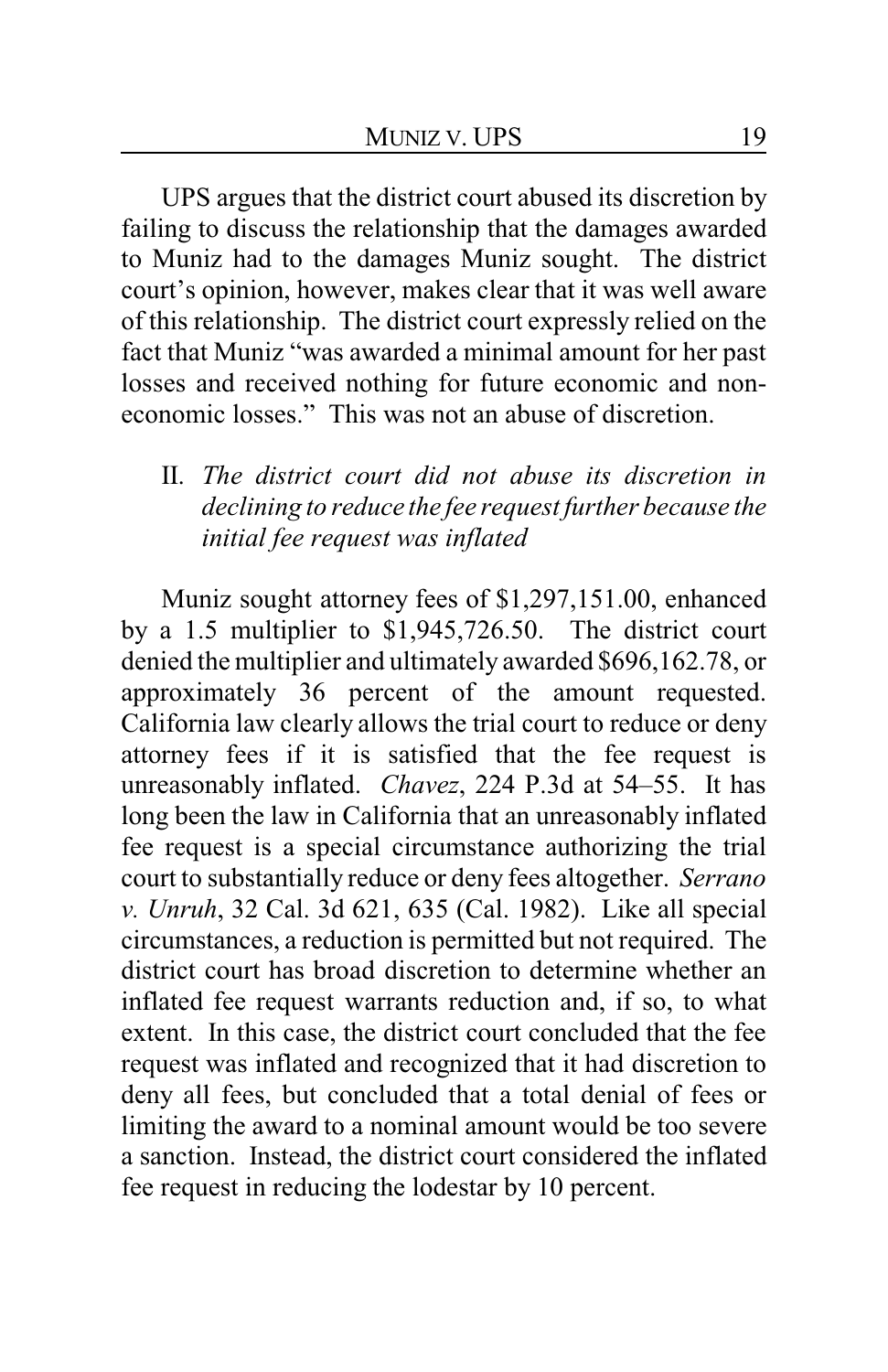UPS argues that *Chavez*, 224 P.3d 41, requires a deeper cut. *Chavez* is distinguishable. Like Muniz, Chavez declined to proceed as a limited civil action in state court but, unlike Muniz, recovered less than \$25,000, which under an applicable California statute permitted a reduction in awardable fees. *Id*. at 45. Here, Muniz recovered more than \$25,000 and was not vulnerable to the statute permitting reduction in fees. This case would not have been appropriate for a limited civil action, and the trial court exercised its discretion to grant fees, while in *Chavez* the court exercised its discretion to deny fees. *Id*. at 55.

UPS's reliance on *Farrar v. Hobby*, 506 U.S. 103 (1992), is also inapposite. *Farrar* permits but does not require a reduction in fees where only nominal or minimal damages are awarded. *Id*. at 114–15. In *Morales v. City of San Rafael*, 96 F.3d 359, 362–63 (9th Cir. 1996), this Court concluded that a jury award of \$17,500 was neither nominal or minimal. Here Muniz recovered more than \$17,500.

To the extent that presenting an unreasonably inflated request for fees presents a separate issue from limited success, it is determined as of the time the request for fees is made. Here, the district court found that Muniz made an unreasonably inflated fee request. Its decision to deduct 10 percent of the lodestar was based in part on this finding. The district court believed that it had discretion under *Chavez* to deduct further or eliminate attorney fees entirely, but concluded a lesser sanction was appropriate. *See Beaty v. BET Holdings, Inc.*, 222 F.3d 607, 613–14 (9th Cir. 2000) (remanding to ensure that district court understood that it had discretion to reduce fees based upon results obtained). UPS has not shown that this decision was an abuse of discretion.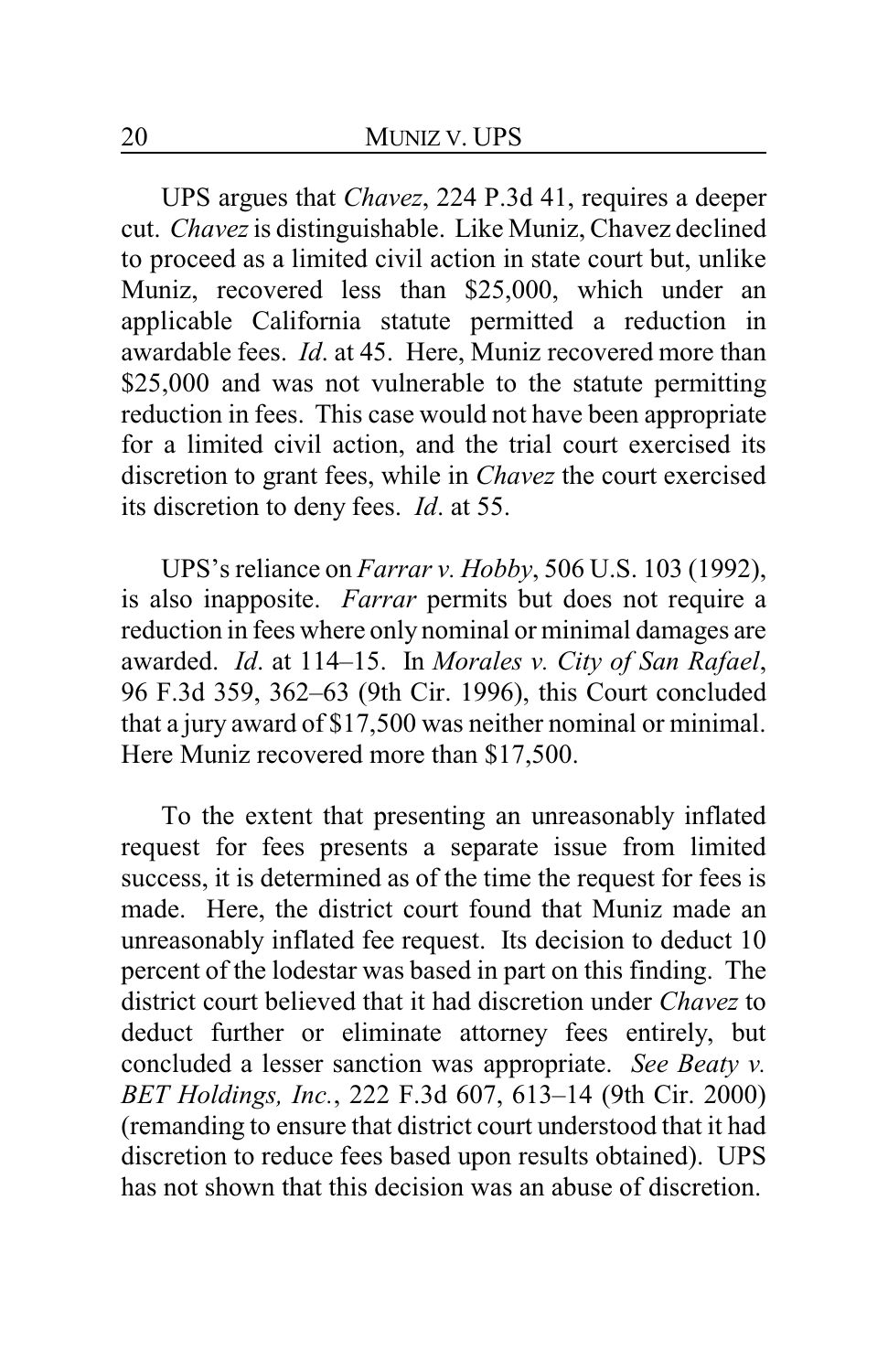In conclusion, UPS has not demonstrated that the initial fee request in this case was made in bad faith and was so inflated that a 10 percent negative multiplier was not adequate to account both for limited success and possible inflation of the fee request.

It is not clear that the dissent disputes anything we have said so far. The dissent argues that the district court failed to "show her work," which we understand to mean that the district court did not disclose the basis for her decision to deduct only 10 percent from the lodestar calculation rather than some other percentage, *e.g.*, 5 percent, 50 percent or 90 percent, based upon its conclusion that limited success and an inflated fee request warranted a deduction from the lodestar. A trial court owes the parties and a reviewing court a reasoned resolution of the factual and legal disputes presented by a case. Typically this involves finding facts and providing legal conclusions, which may be included in a written decision as was done here. UPS does not dispute any of the trial court's findings of fact. UPS does not argue that the lodestar was improperly calculated. It presents legal arguments chiefly based upon what we have concluded was an untenable reading of *Chavez* and *Farrar*. In light of the arguments made by UPS and the record it provided, the district court's decision was more than adequate to enable us to resolve this appeal.

Notably, UPS did not press on appeal the approach favored by the dissent. Even assuming that we should consider the matter, the district court sufficientlyexplained its reasoning to permit meaningful appellate review. *See Padgett v. Loventhal*, 706 F.3d 1205, 1208 (9th Cir. 2013). In its opinion, the district court provided a helpful table to explain its calculation of the lodestar and the effect of its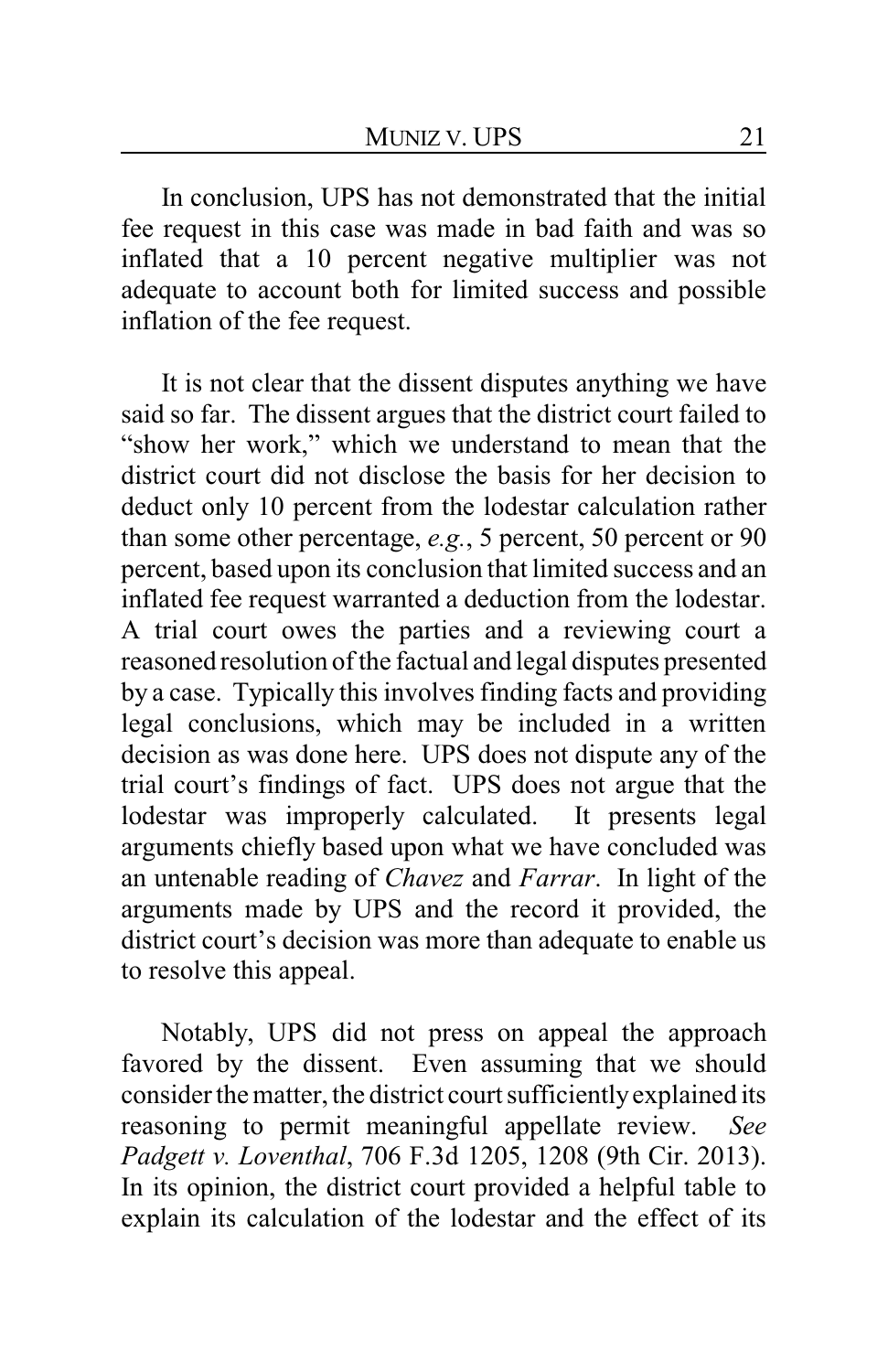adjustment on that calculation. The district court also expresslydiscussed factors relevant to the lodestar adjustment and made clear why it believed that Muniz had obtained only limited success and submitted an inflated fee request.

## **CONCLUSION**

The district court recognized that it had discretion to reduce Muniz's fee award further than it did. The district court gave a clear and concise explanation of its reasoning addressing every issue that UPS asks us to consider on appeal. There is a disparity between the damages recovered and the fees awarded. We are not convinced that California law requires the trial court to reduce that disparity. *See Beaty*, 222 F.3d at 612–13 ("[A] trial court does not under California law abuse its discretion by simply awarding fees in an amount higher, even verymuch higher, than the damage awarded, where successful litigation causes conduct which FEHA was enacted to deter to be exposed and corrected.") (internal quotation marks omitted).

UPS has failed to demonstrate that the fee award, except to the extent it addressed paralegal fees, was clearlymistaken.

The judgment of the district court is **AFFIRMED in part and Vacated in part,** and this case is **REMANDED** to the district court 1) to reconsider an award of fees to Susan Jaffe for paralegal work on behalf of Muniz and to determine, in the first instance, whether any hearsay exception applies to Mr. Jaffe's declaration regarding fees for paralegal work in this case and 2) to determine an award to Muniz for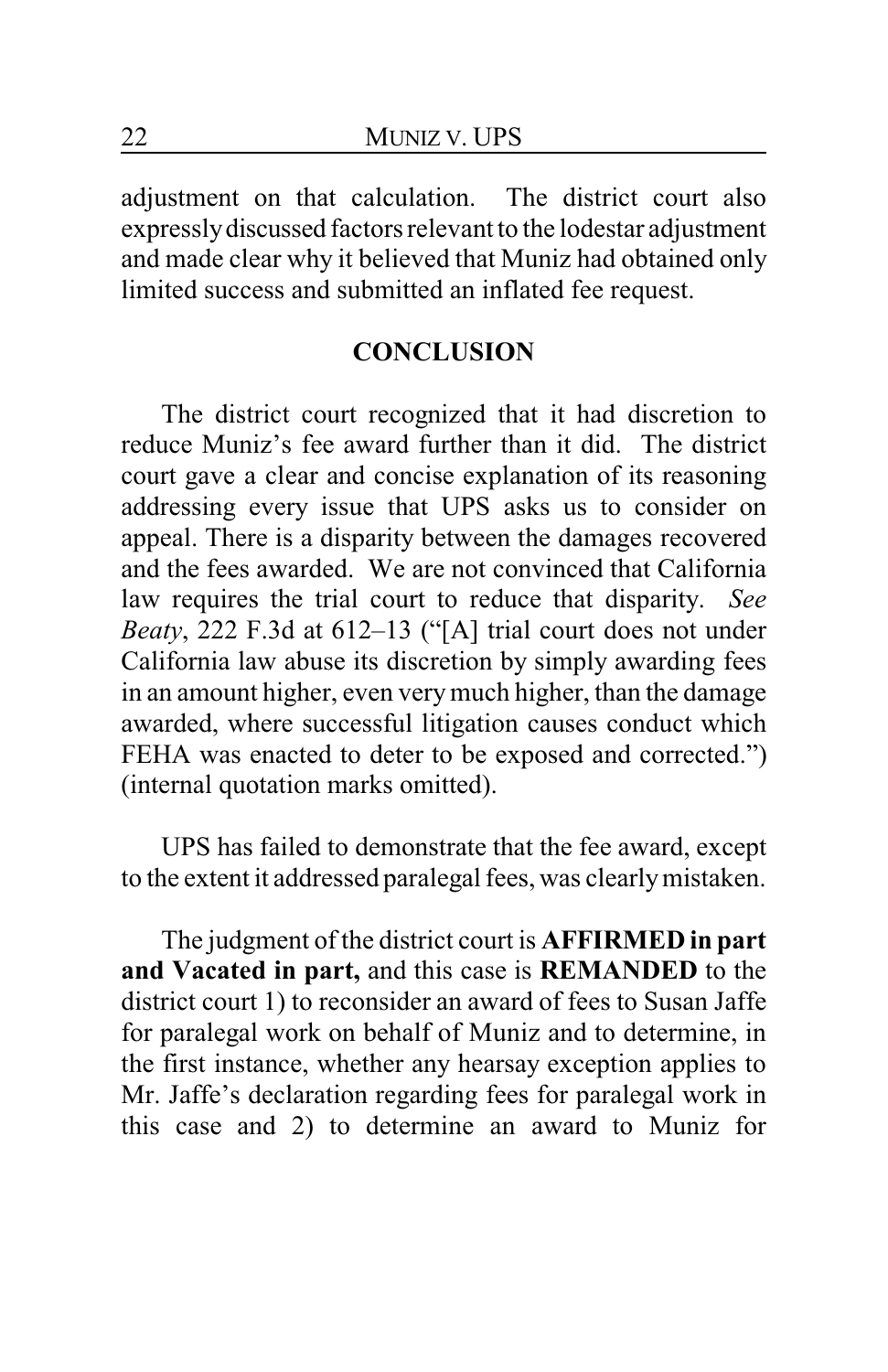reasonable attorney fees and costs incurred in defending this appeal.**<sup>6</sup>**

M. SMITH, Circuit Judge, concurring in part and dissenting in part:

I agree with the majority that the district court abused its discretion in granting paralegal fees based solely on hearsay evidence. I respectfully dissent from the remainder of the majority opinion.

Although we review attorney fee awards for abuse of discretion, "[w]e have long held that district courts must show their work when calculating [such awards]." *Padgett v. Loventhal*, 706 F.3d 1205, 1208 (9th Cir. 2013); *McCown v. City of Fontana*, 565 F.3d 1097, 1102 (9th Cir. 2009) ("A district court acts within its discretion in awarding fees when the amount is reasonable and the court fully explains its reasoning in making the award."). This requirement makes good sense. "Without an adequate explanation by the district court," we are unable to conduct a meaningful review of the fees awarded, and we have no way of knowing whether the district court abused its discretion. *Padgett*, 706 F.3d at 1208 (citing *Ass'n of Mexican-Am. Educators v. California*, 231 F.3d 572, 592–93 (9th Cir. 2000) (en banc)). As we recently explained, "[t]he mandate that district courts show their work is all the more important in cases where, as here,

**<sup>6</sup>** California law allows a plaintiff to recover not only the fees incurred with respect to the underlying claim but also any fees incurred in enforcing the right to fees. *Maria P.*, 43 Cal. 3d at 1296; *Ketchum,* 17 P.3d at 747–48. Muniz should recover her fees on appeal.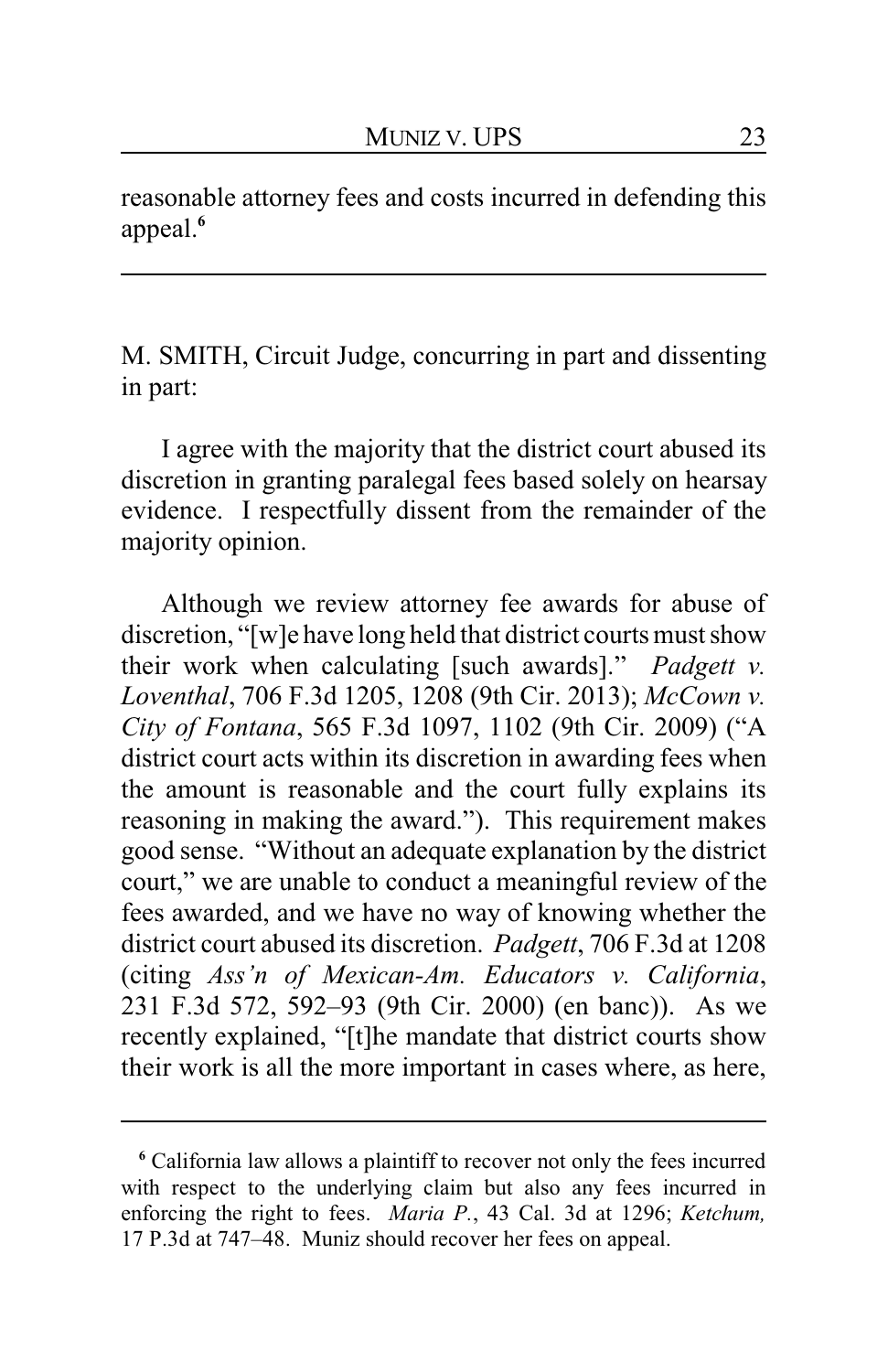there are many overlapping claims and [] mixed result[s]." *Padgett*, 706 F.3d at 1209.

Fee awards that employ across-the-board percentage reductions "are subject to heightened scrutiny. . . ." *Gates v. Deukmejian*, 987 F.2d 1392, 1400 (9th Cir. 1992). Where the court applies an across-the-board percentage reduction in lieu of engaging in a line-by-line analysis, "[a] cursory statement" that neglects to explain why *a particular reduction* is "the correct reduction . . . does not allow for us meaningfully to assess the determination." *Id*. Accordingly, absent "a concise but clear explanation of [the court's] reasons for choosing a given percentage reduction," we have no choice but to conclude that the chosen reduction was arbitrary. *Id*. at 1400–01 (internal quotation marks omitted); *see also Gonzalez v. City of Maywood*, 729 F.3d 1196, 1204–05 (9th Cir. 2013).

Here, the district court applied a ten-percent across-theboard lodestar reduction. In so doing, the court merely explained that a reduction was necessary to account for "Plaintiff's limited success." The court did not explain how it arrived at a ten-percent reduction, nor how the \$697,971.80 fee award it approved after applying this reduction could have been reasonable in light of the mere \$27,280.00 that plaintiff recovered in damages. *See Hensley v. Eckerhart*, 461 U.S. 424, 436–37 (1983). Without such an explanation, we cannot meaningfully assess the reasonableness of the fee award.

Under these circumstances, I believe we must remand for the district court to complete its work. To the degree the majority holds otherwise, it departs from and adds confusion to our well-settled jurisprudence governing the review of fee awards.